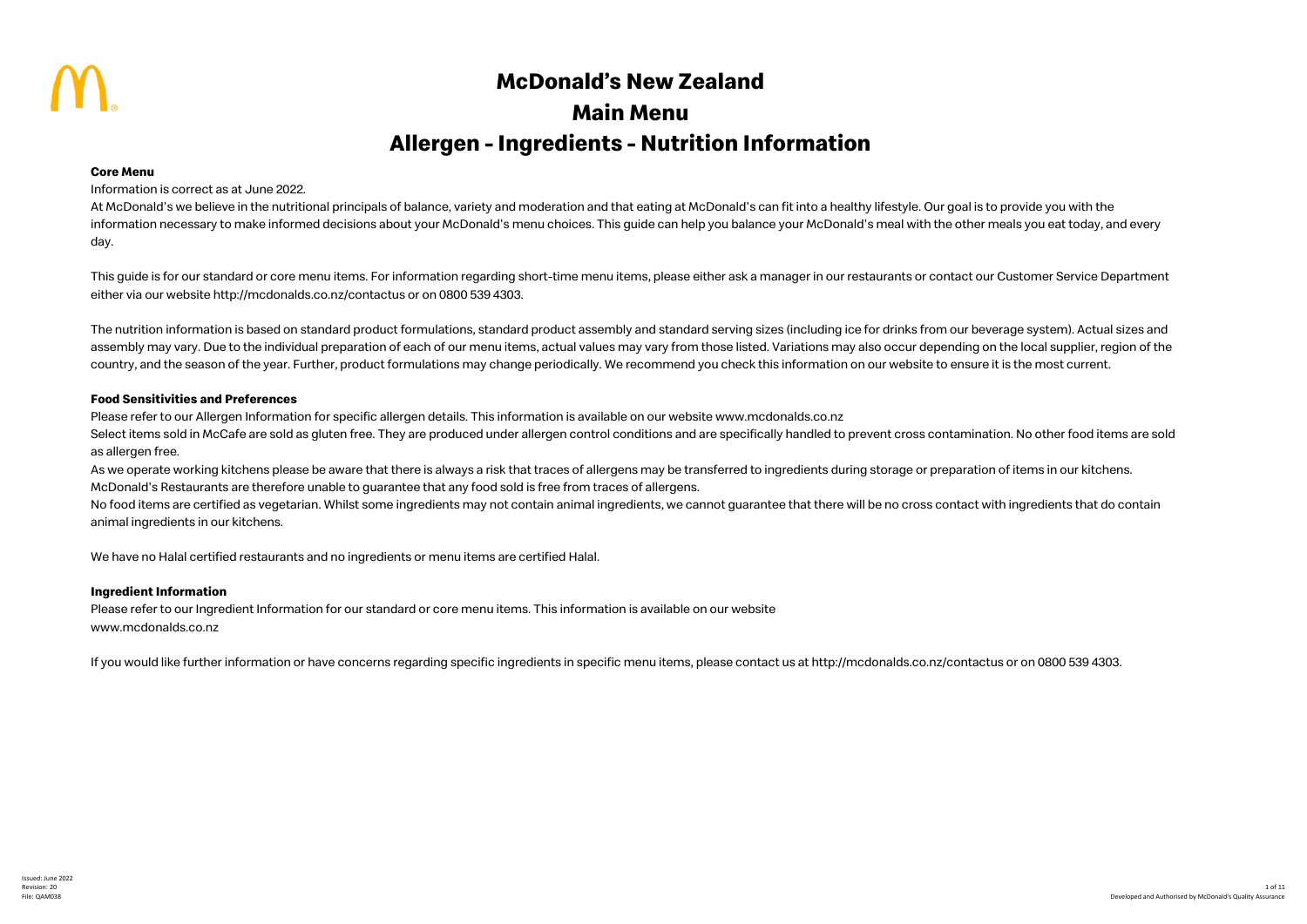| <b>BEEF</b>                                                                                                                                                                                                                                                                                                                                                                                                                                                      |             |           |              |                 |                  |         |                                       |                         |                               |                         |                               |                           |                            |
|------------------------------------------------------------------------------------------------------------------------------------------------------------------------------------------------------------------------------------------------------------------------------------------------------------------------------------------------------------------------------------------------------------------------------------------------------------------|-------------|-----------|--------------|-----------------|------------------|---------|---------------------------------------|-------------------------|-------------------------------|-------------------------|-------------------------------|---------------------------|----------------------------|
| Big Mac® and Double Big Mac®                                                                                                                                                                                                                                                                                                                                                                                                                                     |             |           |              |                 |                  |         |                                       |                         |                               |                         | Big Mac®                      |                           | Double Big Mac®            |
| BIG MAC BUN: Wheat Flour, Water, Sugar, Canola Oil, Wheat Gluten, Sesame Seeds, Potato Starch, Glaze, Iodised Salt, Yeast, Improver (Wheat Flour, Malted Wheat Flour, Antioxidant (300), Enzymes (Contain Wheat)), Preservativ                                                                                                                                                                                                                                   |             |           |              |                 |                  |         |                                       |                         |                               | Avg Qty / Serve         | Avg Qty / 100g                | Avg Qty / Serve           | Avg Qty / 100g             |
| 471), Natural Flavour.                                                                                                                                                                                                                                                                                                                                                                                                                                           |             |           |              |                 |                  |         |                                       |                         | Energy (kJ)                   | 2370                    | 1040                          | 3270                      | 1080                       |
| <b>BEEF: Beef.</b>                                                                                                                                                                                                                                                                                                                                                                                                                                               |             |           |              |                 |                  |         |                                       |                         | Energy (Cal)                  | 567                     | 248                           | 782                       | 257                        |
| BIG MAC SAUCE: Soybean Oil (Antioxidant [330]), Water, Relish [Pickles, Sugar, High Fructose Corn Syrup, Distilled Vinegar, Corn Syrup, Salt, Thickener (415), Preservative (202), Spice Extract, Emulsifier (433)], Mustard [<br>Sugar, Colours (100, 150d), Spicel, Salted Egg Yolks, Distilled Vinegar, Onion, Thickener (1442, 415, 405), Spices, Sugar, Salt, Hydrolysed Proteins (Corn, Gluten, Wheat and Soy), Colours (160c, 150d, 100), Preservative (2 |             |           |              |                 |                  |         |                                       |                         | Protein (g)<br>Fat, total (g) | 27.1<br>31.9            | 11.8<br>13.9                  | 42.7<br>47.7              | 14.1<br>15.7               |
| $(385)$ .                                                                                                                                                                                                                                                                                                                                                                                                                                                        |             |           |              |                 |                  |         |                                       |                         | Saturated Fat (g)             | 11.7                    | 5.1                           | 18.6                      | 6.1                        |
| LETTUCE: Iceberg Lettuce.                                                                                                                                                                                                                                                                                                                                                                                                                                        |             |           |              |                 |                  |         |                                       |                         | Carbohydrate (g)              | 41.1                    | 17.9                          | 43.1                      | 14.2                       |
| CHEESE: Milk, Salt, Starter Cultures, Enzyme (Rennet - Calves &/or Vegetarian), Water, Milk Solids, Non Fat Milk Solids, Emulsifiers (331, 332), Cheese Flavour, Salt, Acidity Regulators (260, 330), Emulsifier (322 - Soy),                                                                                                                                                                                                                                    |             |           |              |                 |                  |         |                                       |                         | Sugars (g)                    | 6.8                     | 3.0                           | 7.4                       | 2.5                        |
| PICKLES: Gherkins, Water, Acidity Regulator (260), Salt, Flavour, Firming Agent (509), Preservative (211).<br>ONION: Water, Dehydrated White Onions.                                                                                                                                                                                                                                                                                                             |             |           |              |                 |                  |         |                                       |                         | Sodium (mg)                   | 1060                    | 464                           | 1390                      | 458                        |
| Contains gluten, egg, milk, soy and sesame seeds.<br>BIG MAC BUN is made on equipment that also produces products containing soy and milk.<br>BEEF PATTY seasoned on the grill with salt, pepper and sunflower oil.<br>BEEF PATTY may be cooked in the same equipment as egg or products containing gluten.                                                                                                                                                      | Gluten<br>Y | Eggs<br>Y | Milk<br>Y    | Soy<br><b>Y</b> | Fish & Crustacea | Peanuts | <b>Tree Nuts</b>                      | Sesame Seeds            | Sulphites                     | Lupin                   | Preservative                  | <b>Artificial Flavour</b> | <b>Artificial Colour</b>   |
| Quarter Pounder® and Double Quarter Pounder®                                                                                                                                                                                                                                                                                                                                                                                                                     |             |           |              |                 |                  |         |                                       |                         |                               |                         | <b>Quarter Pounder</b>        |                           | <b>Dbl Quarter Pounder</b> |
| BEEF: Beef.                                                                                                                                                                                                                                                                                                                                                                                                                                                      |             |           |              |                 |                  |         |                                       |                         |                               | Avg Qty / Serve<br>2280 | Avg Qty / 100g<br>1120        | Avg Qty / Serve<br>3530   | Avg Qty / 100g<br>1170     |
| QUARTER BUN: Wheat Flour, Water, Sugar, Canola Oil, Sesame Seeds, Glaze, Iodised Salt, Yeast, Improver (Wheat Flour, Malted Wheat Flour, Antioxidant (300), Enzymes (Contain Wheat)), Preservative (262), Emulsifiers (472e, 4<br>Thickener (412), Wheat Gluten                                                                                                                                                                                                  |             |           |              |                 |                  |         |                                       |                         | Energy (kJ)<br>Energy (Cal)   | 546                     | 267                           | 843                       | 280                        |
| CHEESE: Milk, Salt, Starter Cultures, Enzyme (Rennet - Calves &/or Vegetarian), Water, Milk Solids, Non Fat Milk Solids, Emulsifiers (331, 332), Cheese Flavour, Salt, Acidity Regulators (260, 330), Emulsifier (322 - Soy),                                                                                                                                                                                                                                    |             |           |              |                 |                  |         |                                       |                         | Protein (g)                   | 32.4                    | 15.8                          | 55.2                      | 18.3                       |
| KETCHUP: Water, Tomato Paste, High Fructose Corn Syrup, Corn Syrup, Distilled Vinegar, Salt, Natural Flavour (Soybean Oil).                                                                                                                                                                                                                                                                                                                                      |             |           |              |                 |                  |         |                                       |                         | Fat, total (g)                | 29.6                    | 14.5                          | 52.2                      | 17.3                       |
| PICKLES: Gherkins, Water, Acidity Regulator (260), Salt, Flavour, Firming Agent (509), Preservative (211).                                                                                                                                                                                                                                                                                                                                                       |             |           |              |                 |                  |         |                                       |                         | Saturated Fat (g)             | 14.5                    | 7.1                           | 25.6                      | 8.5                        |
| ONION: Onions.                                                                                                                                                                                                                                                                                                                                                                                                                                                   |             |           |              |                 |                  |         |                                       |                         | Carbohydrate (g)              | 36.2                    | 17.7                          | 37.2                      | 12.4                       |
| MUSTARD: Water, Distilled Vinegar, Mustard Seed, Salt, Colour (100), Paprika, Natural Flavouring.                                                                                                                                                                                                                                                                                                                                                                |             |           |              |                 |                  |         |                                       |                         | Sugars (g)<br>Sodium (mg)     | 8.1<br>1050             | 3.9<br>512                    | 8.6<br>1450               | 2.9<br>481                 |
| BEEF PATTY SEASONING: Salt, Pepper and Sunflower Oil.                                                                                                                                                                                                                                                                                                                                                                                                            |             |           |              |                 |                  |         |                                       |                         |                               |                         |                               |                           |                            |
| BEEF PATTY may be cooked in the same equipment as eggs or products containing gluten.                                                                                                                                                                                                                                                                                                                                                                            | Gluten      | Eggs      | Milk         |                 | Fish & Crustacea |         |                                       |                         |                               |                         | Preservative                  | Artificial Flavour        | <b>Artificial Colour</b>   |
|                                                                                                                                                                                                                                                                                                                                                                                                                                                                  |             |           |              | Soy             |                  | Peanuts | <b>Tree Nuts</b>                      | Sesame Seeds            | Sulphites                     | Lupin                   |                               |                           |                            |
|                                                                                                                                                                                                                                                                                                                                                                                                                                                                  | Y           | T         | $\mathbf{v}$ | <b>Y</b>        |                  |         |                                       | $\mathsf{v}$            |                               |                         | Y                             |                           |                            |
| <b>Cheeseburger, Double Cheeseburger and Triple Cheeseburger</b>                                                                                                                                                                                                                                                                                                                                                                                                 |             |           |              |                 |                  |         |                                       |                         | Cheeseburger                  |                         | <b>Double Cheeseburger</b>    |                           | <b>Triple Cheeseburger</b> |
| REGULAR BUN: Wheat Flour (Enzymes), Water, Sugar, Canola Oil, Wheat Gluten, Glaze, Iodised Salt, Yeast, Improver (Wheat Flour, Malted Wheat Flour, Antioxidant (300), Enzymes (Contain Wheat), Emulsifiers (472e,<br>471), Preservative (262).                                                                                                                                                                                                                   |             |           |              |                 |                  |         | Energy (kJ)                           | Avg Qty / Serve<br>1280 | Avg Qty / 100g<br>1100        | Avg Qty /Serve<br>1920  | Avg Qty / 100g<br>1120        | Avg Qty / Serve<br>2570   | Avg Qty / 100g<br>1150     |
| BEEF: Beef.                                                                                                                                                                                                                                                                                                                                                                                                                                                      |             |           |              |                 |                  |         | Inergy (Cal)                          | 306                     | 262                           | 460                     | 267                           | 613                       | 274                        |
| CHEESE: Milk, Salt, Starter Cultures, Enzyme (Rennet - Calves &/or Vegetarian), Water, Milk Solids, Non Fat Milk Solids, Emulsifiers (331, 332), Cheese Flavour, Salt, Acidity Regulators (260, 330), Emulsifier (322 - Soy),                                                                                                                                                                                                                                    |             |           |              |                 |                  |         | Protein (g)                           | 16.3                    | 13.9                          | 27.0                    | 15.6                          | 37.6                      | 16.8                       |
| Colours (160a).                                                                                                                                                                                                                                                                                                                                                                                                                                                  |             |           |              |                 |                  |         | at, total (g)                         | 13.9                    | 11.8                          | 25.4                    | 14.7                          | 36.9                      | 16.5                       |
| KETCHUP: Water, Tomato Paste, High Fructose Corn Syrup, Corn Syrup, Distilled Vinegar, Salt, Natural Flavour (Soybean Oil).                                                                                                                                                                                                                                                                                                                                      |             |           |              |                 |                  |         | Saturated Fat (g)<br>Carbohydrate (g) | 6.6<br>28.0             | 5.6<br>23.9                   | 12.8<br>29.5            | 7.4<br>17.1                   | 19.0<br>31.0              | 8.5<br>13.8                |
| PICKLES: Gherkins, Water, Acidity Regulator(260), Salt, Flavour, Firming Agent (509), Preservative (211).                                                                                                                                                                                                                                                                                                                                                        |             |           |              |                 |                  |         | Sugars (g)                            | 5.5                     | 4.7                           | 6.2                     | 3.6                           | 3.9                       | 3.1                        |
| ONION: Water, Dehydrated White Onions.<br>MUSTARD: Water, Distilled Vinegar, Mustard Seed, Salt, Colour (100), Paprika, Natural Flavouring.                                                                                                                                                                                                                                                                                                                      |             |           |              |                 |                  |         | Sodium (mg)                           | 691                     | 590                           | 1060                    | 617                           | 1410                      | 628                        |
| BEEF PATTY SEASONING: Salt, Pepper and Sunflower Oil<br>Contains gluten, milk & soy.<br>BUN is made on equipment that produces products containing sesame seed, soy and milk.<br>BEEF PATTY seasoned on the grill with salt, pepper and sunflower oil.<br>BEEF PATTY may be cooked in the same equipment as egg or products containing gluten.                                                                                                                   | Gluten      | Eggs      | Milk         | Soy             | Fish & Crustacea | Peanuts | <b>Tree Nuts</b>                      | Sesame Seeds            | Sulphites                     | Lupin                   | Preservative                  | <b>Artificial Flavour</b> | <b>Artificial Colour</b>   |
|                                                                                                                                                                                                                                                                                                                                                                                                                                                                  |             |           |              |                 |                  |         |                                       |                         |                               |                         |                               |                           |                            |
| <b>Hamburger</b>                                                                                                                                                                                                                                                                                                                                                                                                                                                 |             |           |              |                 |                  |         |                                       |                         |                               |                         |                               |                           |                            |
| REGULAR BUN: Wheat Flour (Enzymes), Water, Sugar, Canola Oil, Wheat Gluten, Glaze, Iodised Salt, Yeast, Improver (Wheat Flour, Malted Wheat Flour, Antioxidant (300), Enzymes (Contain Wheat)), Emulsifiers (472e, 471), Prese                                                                                                                                                                                                                                   |             |           |              |                 |                  |         |                                       |                         |                               |                         |                               | Avg Qty / Serve           | Avg Qty / 100g             |
| <b>BEEF PATTIES: Beef</b>                                                                                                                                                                                                                                                                                                                                                                                                                                        |             |           |              |                 |                  |         |                                       |                         |                               |                         | Energy (kJ)                   | 1080                      | 1050                       |
| KETCHUP: Water, Tomato Paste, High Fructose Corn Syrup, Corn Syrup, Distilled Vinegar, Salt, Natural Flavour (Soybean Oil).                                                                                                                                                                                                                                                                                                                                      |             |           |              |                 |                  |         |                                       |                         |                               |                         | Energy (Cal)                  | 257                       | 250                        |
| PICKLES: Gherkins, Water, Acidity Regulator (260), Salt, Flavour, Firming Agent (509), Preservative (211).                                                                                                                                                                                                                                                                                                                                                       |             |           |              |                 |                  |         |                                       |                         |                               |                         | Protein (g)<br>Fat, Total (g) | 13.5<br>9.9               | 13.1<br>9.6                |
| ONIONS: Water, Dehydrated White Onions.<br>MUSTARD: Water, Distilled Vinegar, Mustard Seed, Salt, Colour (100), Paprika, Natural Flavouring,                                                                                                                                                                                                                                                                                                                     |             |           |              |                 |                  |         |                                       |                         |                               |                         | Saturated Fat (g)             | 3.9                       | 3.8                        |
| BEEF PATTY SEASONING: Salt, Black Pepper, Sunflower Oil.                                                                                                                                                                                                                                                                                                                                                                                                         |             |           |              |                 |                  |         |                                       |                         |                               |                         | Carbohydrate (g)              | 27.4                      | 26.6                       |
|                                                                                                                                                                                                                                                                                                                                                                                                                                                                  |             |           |              |                 |                  |         |                                       |                         |                               |                         | Sugars (g)                    | 5.0                       | 4.8                        |
| Contains gluten and soy.                                                                                                                                                                                                                                                                                                                                                                                                                                         |             |           |              |                 |                  |         |                                       |                         |                               |                         | Sodium (mg)                   | 521                       | 506                        |
| REGULAR BUNS are produced on equipment that also produces products containing contain sesame seeds and soy.<br>BEEF PATTY seasoned on the grill with salt, pepper and sunflower oil.<br>BEEF PATTY may be cooked on the same grill as egg or products containing gluten, milk or soy.                                                                                                                                                                            |             |           |              |                 |                  |         |                                       |                         |                               |                         |                               |                           |                            |
|                                                                                                                                                                                                                                                                                                                                                                                                                                                                  | Gluten      | Eggs      | Milk         | Soy             | Fish & Crustacea | Peanuts | <b>Tree Nuts</b>                      | Sesame Seeds            | Sulphites                     | Lupin                   | Preservative                  | <b>Artificial Flavour</b> | Artificial Colour          |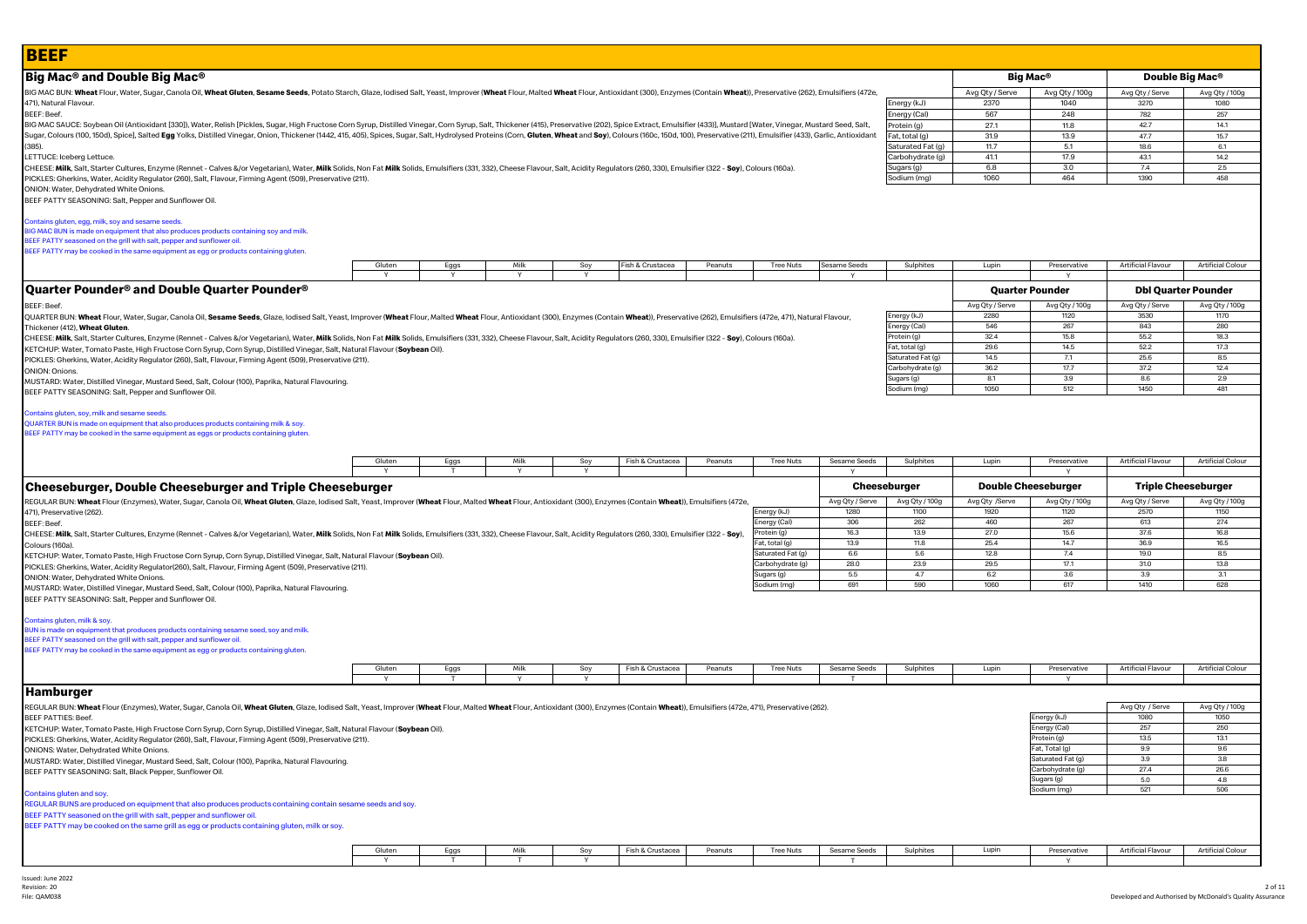| <b>Deluxe Cheeseburger</b>                                                                                                                                                                                                                                                                                                                                                                                          |                        |           |                      |                     |                  |         |                  |                          |              |       |                                |                           |                          |
|---------------------------------------------------------------------------------------------------------------------------------------------------------------------------------------------------------------------------------------------------------------------------------------------------------------------------------------------------------------------------------------------------------------------|------------------------|-----------|----------------------|---------------------|------------------|---------|------------------|--------------------------|--------------|-------|--------------------------------|---------------------------|--------------------------|
| REGULAR BUN: Wheat Flour (Enzymes), Water, Sugar, Canola Oil, Wheat Gluten, Glaze, Iodised Salt, Yeast, Improver (Wheat Flour, Malted Wheat Flour, Antioxidant (300), Enzymes (Contain Wheat)), Emulsifiers (472e, 471), Prese                                                                                                                                                                                      |                        |           |                      |                     |                  |         |                  |                          |              |       |                                | Avg Qty / Serve           | Avg Qty / 100g           |
| <b>BEEF: Beef.</b>                                                                                                                                                                                                                                                                                                                                                                                                  |                        |           |                      |                     |                  |         |                  |                          |              |       | Energy (kJ)                    | 1430                      | 1050                     |
| CHEESE: Milk, Salt, Starter Cultures, Enzyme (Rennet - Calves &/or Vegetarian)], Water, Milk Solids, Non Fat Milk Solids, Emulsifiers (331, 332), Cheese Flavour, Salt, Acidity Regulators (260, 330), Emulsifier (322 contain                                                                                                                                                                                      |                        |           |                      |                     |                  |         |                  |                          |              |       | Energy (Cal)                   | 343                       | 250                      |
| LETTUCE: Iceberg Lettuce.                                                                                                                                                                                                                                                                                                                                                                                           |                        |           |                      |                     |                  |         |                  |                          |              |       | Protein (g)                    | 16.5                      | 12.0                     |
| KETCHUP: Water, Tomato Paste, High Fructose Corn Syrup, Corn Syrup, Distilled Vinegar, Salt, Natural Flavour (Soybean Oil).                                                                                                                                                                                                                                                                                         |                        |           |                      |                     |                  |         |                  |                          |              |       | Fat, total (g)                 | 17.2                      | 12.6                     |
| MCCHICKEN SAUCE: Water, Soybean Oil [Antioxidant (330]], Egg Yolks, Modified Corn Starch (1401, 1442), Corn Syrup Solids, Distilled Vinegar, Salt, Sugar, Mustard Flour, Thickener (415), Food Acid (270), Preservative (202),                                                                                                                                                                                      |                        |           |                      |                     |                  |         |                  |                          |              |       | Saturated Fat (g)              | 7.1                       | 5.2                      |
| ONIONS: Water, Dehydrated White Onions.                                                                                                                                                                                                                                                                                                                                                                             |                        |           |                      |                     |                  |         |                  |                          |              |       | Carbohydrate (q)               | 29.2                      | 21.3                     |
| MUSTARD: Water, Distilled Vinegar, Mustard Seed, Salt, Colour (100), Paprika, Natural Flavouring.                                                                                                                                                                                                                                                                                                                   |                        |           |                      |                     |                  |         |                  |                          |              |       | Sugars (g)                     | 5.8                       | 4.2                      |
| BEEF PATTY SEASONING: Salt, Black Pepper, Sunflower Oil.                                                                                                                                                                                                                                                                                                                                                            |                        |           |                      |                     |                  |         |                  |                          |              |       | Sodium (mg)                    | 719                       | 525                      |
| Contains gluten, egg, milk and soy.                                                                                                                                                                                                                                                                                                                                                                                 |                        |           |                      |                     |                  |         |                  |                          |              |       |                                |                           |                          |
| BUN is made on equipment that also produces products containing sesame seed, soy and milk.<br>BEEF PATTY may be cooked in the same equipment as egg or products containing gluten.                                                                                                                                                                                                                                  |                        |           |                      |                     |                  |         |                  |                          |              |       |                                |                           |                          |
|                                                                                                                                                                                                                                                                                                                                                                                                                     |                        |           |                      |                     |                  |         |                  |                          |              |       |                                |                           |                          |
|                                                                                                                                                                                                                                                                                                                                                                                                                     | Gluten<br>$\mathbf{v}$ | Eggs<br>Y | Milk<br>$\mathsf{v}$ | Soy<br>$\mathbf{v}$ | Fish & Crustacea | Peanuts | <b>Tree Nuts</b> | <b>Sesame Seeds</b><br>T | Sulphites    | Lupin | Preservative<br>Y              | <b>Artificial Flavour</b> | <b>Artificial Colour</b> |
| <b>Texan BBQ Bacon Burger</b>                                                                                                                                                                                                                                                                                                                                                                                       |                        |           |                      |                     |                  |         |                  |                          |              |       |                                |                           |                          |
|                                                                                                                                                                                                                                                                                                                                                                                                                     |                        |           |                      |                     |                  |         |                  |                          |              |       |                                |                           |                          |
| BEEF: Angus Beef.                                                                                                                                                                                                                                                                                                                                                                                                   |                        |           |                      |                     |                  |         |                  |                          |              |       |                                | Avg Qty / Serve           | Avg Qty / 100g           |
| GOURMET BUN: Wheat Flour, Water, Sugar, Canola Oil, Yeast (Yeast, Thickener (415)), Glaze, Iodised Salt, Wheat Gluten, Improver (Wheat Flour, Wheat Malt Flour, Antioxidant (300), Enzymes (Contains Wheat), Preservative (262                                                                                                                                                                                      |                        |           |                      |                     |                  |         |                  |                          |              |       | Energy (kJ)                    | 4130                      | 1150                     |
| CHEESE: Milk, Salt, Starter Cultures, Enzyme (Rennet - Calves &/or Vegetarian), Water, Milk Solids, Non Fat Milk Solids, Emulsifiers (331, 332), Cheese Flavour, Salt, Acidity Regulators (260, 330), Emulsifier (322 - Soy),                                                                                                                                                                                       |                        |           |                      |                     |                  |         |                  |                          |              |       | Energy (Cal)                   | 986                       | 276                      |
| SOUTHERN STYLE BBQ SAUCE: Water, Tomato Paste, Invert Sugar Syrup, Sugar, Vinegar, Apple Paste [Antioxidants (300, 330]], Thickener (1422), Salt, Worcestershire Sauce (Contains Wheat, Barley and Fish), Onion, Garlic, Spice                                                                                                                                                                                      |                        |           |                      |                     |                  |         |                  |                          |              |       | Protein (g)                    | 59.9                      | 16.8                     |
| ONION: Onion.                                                                                                                                                                                                                                                                                                                                                                                                       |                        |           |                      |                     |                  |         |                  |                          |              |       | Fat, total (g)                 | 58.1<br>27.1              | 16.3<br>7.6              |
| RASHER BACON: Pork, Water, Salt, Sugar, Emulsifiers (451, 450), Dextrose (Maize, Tapioca), Antioxidant (316), Acidity Regulator (330), Sodium Nitrite (250), Rosemary Extract. Smoked.                                                                                                                                                                                                                              |                        |           |                      |                     |                  |         |                  |                          |              |       | Saturated Fat (g)              | 53.9                      | 15.1                     |
| MCCHICKEN SAUCE: Water, Soybean Oil (Antioxidant (330)), Egg Yolks, Modified Corn Starch (1401,1442), Corn Syrup Solids, Distilled Vinegar, Salt, Sugar, Mustard Powder, Thickener (415), Food Acid (270), Preservative (202).                                                                                                                                                                                      |                        |           |                      |                     |                  |         |                  |                          |              |       | Carbohydrate (g)<br>Sugars (g) | 17.1                      | 4.8                      |
| ANGUS SEASONING: Salt, Maltodextrin (Maize), Spices (Pepper), Dextrose (Tapioca, Maize), Dehydrated Vegetables, Flavours (Milk), Yeast Extract, Canola Oil, Worcestershire Sauce Powder, Sugar, Fruit Extract.<br>OR: Salt, Maltodextrin, Spices, Dextrose, Vegetable Powders, Yeast Extract, Sugar, Worcestershire Sauce Powder [Colour (150a)], Anti-caking Agent (551), Flavourings (Milk), Spice Extract (100). |                        |           |                      |                     |                  |         |                  |                          |              |       | Sodium (mg)                    | 1850                      | 519                      |
| GOURMET BUN is made on equipment that also produces products containing sesame seeds.<br>BEEF PATTY, BACON and ONION may be cooked in the same equipment as egg.<br>ANGLIS SEASONING is made on the same equipment that also produces products contains sulphite                                                                                                                                                    |                        |           |                      |                     |                  |         |                  |                          |              |       |                                |                           |                          |
|                                                                                                                                                                                                                                                                                                                                                                                                                     | Gluten                 | Eggs      | Milk                 | Soy                 | Fish & Crustacea | Peanuts | <b>Tree Nuts</b> | Sesame Seeds             | Sulphites    | Lupin | Preservative                   | <b>Artificial Flavour</b> | <b>Artificial Colour</b> |
|                                                                                                                                                                                                                                                                                                                                                                                                                     | <b>V</b>               | <b>Y</b>  | - Y                  | <b>V</b>            |                  |         |                  |                          | $\mathbf{I}$ |       | $\mathbf{v}$                   |                           |                          |
| Serious Angus <sup>®</sup>                                                                                                                                                                                                                                                                                                                                                                                          |                        |           |                      |                     |                  |         |                  |                          |              |       |                                |                           |                          |
| BEEF: Angus Beef.                                                                                                                                                                                                                                                                                                                                                                                                   |                        |           |                      |                     |                  |         |                  |                          |              |       |                                | Avg Qty / Serve           | Avg Qty / 100g           |
| GOURMET BUN: Wheat Flour, Water, Sugar, Canola Oil, Yeast (Yeast, Thickener (415)), Glaze, Iodised Salt, Wheat Gluten, Improver (Wheat Flour, Wheat Malt Flour, Antioxidant (300), Enzymes (Contain Wheat), Preservative (262)                                                                                                                                                                                      |                        |           |                      |                     |                  |         |                  |                          |              |       | Energy (kJ)                    | 2930                      | 1020                     |
| CHEESE: Milk, Salt, Starter Cultures, Enzyme (Rennet - Calves &/or Vegetarian), Water, Milk Solids, Non Fat Milk Solids, Emulsifiers (331, 332), Cheese Flavour, Salt, Acidity Regulators (260, 330), Emulsifier (322 contains                                                                                                                                                                                      |                        |           |                      |                     |                  |         |                  |                          |              |       | Energy (Cal)                   | 700                       | 243                      |
| TOMATO: Tomato.                                                                                                                                                                                                                                                                                                                                                                                                     |                        |           |                      |                     |                  |         |                  |                          |              |       | Protein (g)                    | 41.5                      | 14.4                     |
| RASHER BACON: Pork, Water, Salt, Sugar, Emulsifiers (451, 450), Dextrose (Maize, Tapioca), Antioxidant (316), Acidity Regulator(330), Sodium Nitrite (250), Rosemary Extract. Smoked.                                                                                                                                                                                                                               |                        |           |                      |                     |                  |         |                  |                          |              |       | Fat, total (g)                 | 38.1                      | 13.2                     |
| <b>ONION: Red Onion.</b>                                                                                                                                                                                                                                                                                                                                                                                            |                        |           |                      |                     |                  |         |                  |                          |              |       | Saturated Fat (g)              | 17.4                      | 6.0                      |
| LETTUCE: Whole Leaf Lettuce.                                                                                                                                                                                                                                                                                                                                                                                        |                        |           |                      |                     |                  |         |                  |                          |              |       | Carbohydrate (g)               | 45.6                      | 15.8                     |
| MCCHICKEN SAUCE: Water, Soybean Oil (Antioxidant (330)), Egg Yolks, Modified Corn Starch (1401,1442), Corn Syrup Solids, Distilled Vinegar, Salt, Sugar, Mustard Flour, Thickener (415), Food Acid (270), Preservative (202).                                                                                                                                                                                       |                        |           |                      |                     |                  |         |                  |                          |              |       | Sugars (g)                     | 10.0                      | 3.5                      |
| PICKLES: Gherkins, Water, Acidity Regulator (260), Salt, Flavour, Firming Agent (509), Preservative (211).                                                                                                                                                                                                                                                                                                          |                        |           |                      |                     |                  |         |                  |                          |              |       | Sodium (mg)                    | 1500                      | 520                      |
| MUSTARD: Water, Distilled Vinegar, Mustard Seed, Salt, Colour (100), Paprika, Flavouring.                                                                                                                                                                                                                                                                                                                           |                        |           |                      |                     |                  |         |                  |                          |              |       |                                |                           |                          |
| ANGUS SEASONING: Salt, Maltodextrin (Maize), Pepper, Dextrose (Tapioca, Maize), Dehydrated Vegetables, Flavours (Milk), Yeast Extract, Canola Oil, Worcestershire Sauce Powder, Sugar, Fruit Extract.                                                                                                                                                                                                               |                        |           |                      |                     |                  |         |                  |                          |              |       |                                |                           |                          |
| OR: Salt, Maltodextrin, Spices, Dextrose, Vegetable Powders, Yeast Extract, Sugar, Worcestershire Sauce Powder [Colour (150a)], Anti-caking Agent (551), Flavourings (Milk), Spice Extract (100).                                                                                                                                                                                                                   |                        |           |                      |                     |                  |         |                  |                          |              |       |                                |                           |                          |
| Contains gluten, egg, milk and soy                                                                                                                                                                                                                                                                                                                                                                                  |                        |           |                      |                     |                  |         |                  |                          |              |       |                                |                           |                          |
| GOURMET BUN is prepared using the same equipment as products containing sesame seeds.                                                                                                                                                                                                                                                                                                                               |                        |           |                      |                     |                  |         |                  |                          |              |       |                                |                           |                          |
| BEEF PATTY and BACON may be cooked on the same grill as egg.                                                                                                                                                                                                                                                                                                                                                        |                        |           |                      |                     |                  |         |                  |                          |              |       |                                |                           |                          |
| ANGUS SEASONING is made on the same equipment that also produces products contains sulphites.                                                                                                                                                                                                                                                                                                                       |                        |           |                      |                     |                  |         |                  |                          |              |       |                                |                           |                          |
|                                                                                                                                                                                                                                                                                                                                                                                                                     | Gluten                 | Eggs      | Milk                 | Sov                 | Fish & Crustacea | Peanuts | Tree Nuts        | Sesame Seeds             | Sulphites    | Lupin | Preservative                   | <b>Artificial Flavour</b> | <b>Artificial Colour</b> |
|                                                                                                                                                                                                                                                                                                                                                                                                                     |                        |           |                      |                     |                  |         |                  |                          |              |       |                                |                           |                          |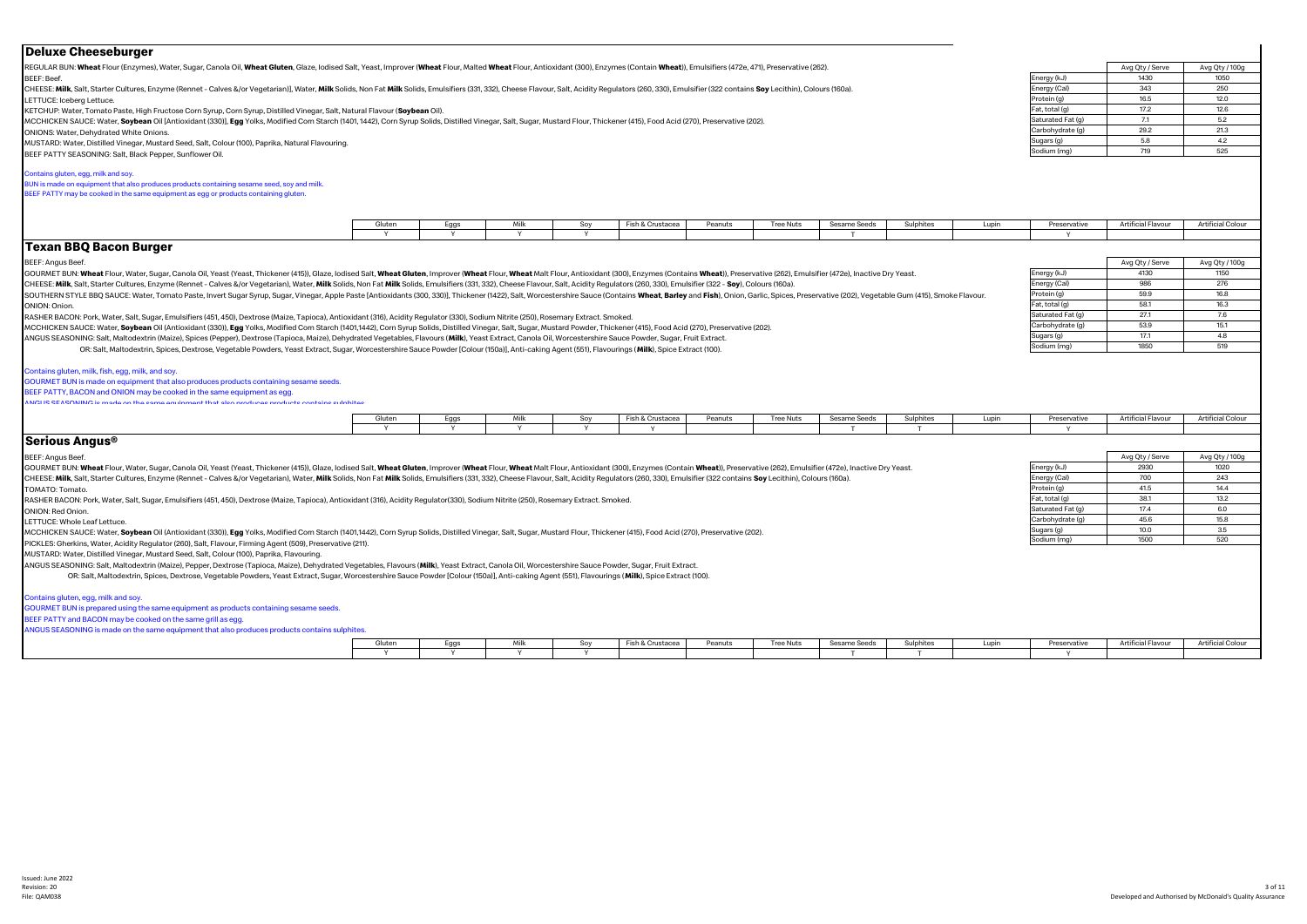#### Avg Qty / Serve Avg Qty / 100g<br>3630 1050 Energy (kJ) 3630 1050<br>
Fnergy (Cal) 868 252 Energy (Cal) 868 252<br>Protein (a) 546 158 Protein (g) 54.6 15.8<br>
Fat total (g) 54.7 15.9 Fat, total (g) 54.7 15.9 Saturated Fat (g) 25.4 7.4<br>Carbohydrate (g) 38.2 111  $\frac{1}{\text{C} \cdot \text{C} \cdot \text{C} \cdot \text{C} \cdot \text{C}}$  (g)  $\frac{38.2}{8.4}$  11.1<br>  $\frac{1}{24}$  2.4 Sugars (g) 8.4 2.4<br>Sodium (mg) 3.66 3.66 Sodium (mg) 1260 366 Gluten | Eggs | Milk | Soy |Fish&Crustacea Peanuts | Tree Nuts | Sesame Seeds | Sulphites | Lupin | Preservative | Artificial Flavour | Artificial Colour Y Y Y Y Y T Y **Chicken McNuggets®** Avg Qty /Serve | Avg Qty /100g | Avg Qty /Serve | Avg Qty /100g | Avg Qty /Serve | Avg Qty /100g | Avg Qty /Serve | Avg Qty /100g Energy (kJ) | 511 | 1140 | 1020 | 1140 | 1700 | 1140 | 3410 | 1140 Energy (Cal) | 122 | 272 | 245 | 272 | 407 | 272 | 815 | 272 Protein (g) | 7.0 | 15.5 | 14.0 | 15.5 | 23.3 | 15.5 | 46.5 | 15.5 Fat, total (g) | 7.5 | 16.6 | 14.9 | 16.6 | 24.9 | 16.6 | 49.8 | 16.6 Saturated Fat (g) | 1.2 | 2.6 | 2.3 | 2.6 | 3.9 | 2.6 | 7.8 | 2.6 Carbohydrate (g) | 6.7 | 14.9 | 13.4 | 14.9 | 22.4 | 14.9 | 44.7 | 14.9 Sugars (g) | 0.2 | 0.4 | 0.4 | 0.4 | 0.6 | 0.4 | 1.2 | 0.4 Sodium (mg) | 221 | 490 | 441 | 490 | 735 | 490 | 1470 | 490 Gluten | Eggs | Milk | Soy |Fish&Crustacea | Peanuts | Tree Nuts | Sesame Seeds | Sulphites | Lupin | Preservative | Artificial Flavour | Artificial Colour Y T T T Avg Qty / Serve Avg Qty / 100g Energy (kJ) 711 1130 Energy (Cal) 170 270 Protein (g) 10.2 16.2 Fat, total (g) 11.0 17.5 Saturated Fat (g)  $\begin{array}{|c|c|c|c|c|}\n\hline\n1.0 & 1.6 \\
\hline\n1.6 & 74 & 117\n\end{array}$  $\begin{array}{|c|c|c|c|}\n \hline \text{arbohydrate (g)} & \text{7.4} & \text{11.7} \\
 \text{quars (a)} & \text{0.1} & \text{0.1} \\
 \hline \end{array}$ Sugars (g) 0.1 0.1  $Sodium (mol)$   $504$  800 Gluten | Eggs | Milk | Soy |Fish&Crustacea Peanuts | Tree Nuts | Sesame Seeds | Sulphites | Lupin | Preservative | Artificial<code>Flavour | Artificial Colour</code> Y T Y T Avg Qty / Serve Avg Qty / 100g Avg Qty / Serve Avg Qty / 100g Energy (kJ) 1720 945 2700 984 Energy (Cal) 412 226 645 235 Protein (g) | 18.0 | 9.9 | 29.3 | 10.7 Fat, total (g) | 19.5 | 10.7 | 36.0 | 13.1 Saturated Fat (g) | 3.3 | 1.8 | 6.2 | 2.2 Carbohydrate (g) 39.9 21.9 49.6 18.1 Sugars (g)  $3.8$   $2.1$   $4.4$  1.6 Sodium (mg) | 881 | 483 | 1500 | 547 **10 Pack CHICKEN AND FISH** CHICKEN MCNUGGETS: Chicken, Water, Flour (**Wheat**, Maize), Canola Oil, Thickener (1404), Salt, Raising Agents and Mineral Salts (450, 500, 451, 541, 341, 327), Spices (White Pepper, Black Pepper, Celery Seed), **Wheat** Starch. Contains gluten. CHICKEN NUGGETS are cooked in a McDonald's Vegetable Oil blend and may be cooked using the same equipment as products containing gluten, egg, milk and soy. **3 Pack 6 Pack 20 Pack McChicken® and Double McChicken® McChicken® Double McChicken®** MCCHICKEN PATTY: Chicken, Flour (Wheat, Maize). Water, Vegetables Oils (Canola, Maize (Antioxidant 307b), Palmolein), Salt. Thickener (1404), Spices & Spice Extracts (Black Pepper, White Pepper, Cayenne Pepper, Paprika, Tu Celery, Capsicum), Dehydrated Vegetables (Garlic, Onion), Maize Starch, Soy Protein, Mineral Salts (450, 451), Raising Agents (500, 541, 341), Maltodextrin, Emulsifier (433), Herbs (Sage, Marjoram, Thyme, Rosemary, Parsley QUARTER BUN: Wheat Flour, Water, Sugar, Canola Oil, Sesame Seeds, Glaze, Iodised Salt, Yeast, Improver (Wheat Flour, Malted Wheat Flour, Antioxidant (300), Enzymes (Contain Wheat)), Preservative (262), Emulsifiers (472e, 4 Thickener (412), **Wheat Gluten**. LETTUCE: Iceberg Lettuce MCCHICKEN SAUCE: Water, Soybean Oil [Antioxidant (330)], Egg Yolks, Modified Corn Starch (1401, 1442), Corn Syrup Solids, Distilled Vinegar, Salt, Sugar, Mustard Flour, Thickener (415), Food Acid (270), Preservative (202). Contains gluten, egg, soy and sesame seeds. QUARTER BUN is made on equipment that also produces products containing milk and soy. HICKEN PATTY is cooked in vegetable oil blend. May be cooked in the same vat as products containing milk and egg **10 Chicken McBites**® QUARTER BUN: Wheat Flour, Water, Sugar, Canola Oil, Sesame Seeds, Glaze, Iodised Salt, Yeast, Improver (Wheat Flour, Malted Wheat Flour, Antioxidant (300), Enzymes (Contain Wheat), Preservative (262), Emulsifiers (472e, 47 BEEF: Beef. TASTY CHEESE: Pasteurised **Milk**, Salt, Cultures, Enzyme (Non-Animal Rennet). CHEESE: Milk. Salt. Starter Cultures. Enzyme (Rennet - Calves &/or Vegetarian)). Water. Milk Solids. Non Fat Milk Solids. Emulsifiers (331, 332). Cheese Flavour. Salt. Acidity Regulators (260, 330). Emulsifier (329 contain LETTUCE: Iceberg Lettuce. TOMATO: Tomatoes. ONION: Onions, MCCHICKEN SAUCE: Water, Soybean Oil [Antioxidant (330)], Egg Yolks, Modified Corn Starch (1401, 1442), Corn Syrup Solids, Distilled Vinegar, Salt, Sugar, Mustard Flour, Thickener (415), Food Acid (270), Preservative (202). KETCHUP: Water, Tomato Paste, High Fructose Corn Syrup, Corn Syrup, Distilled Vinegar, Salt, Natural Flavor (**Soybean** Oil). MUSTARD: Water, Distilled Vinegar, Mustard Seed, Salt, Colour (100), Paprika, Natural Flavouring. BEEF PATTY SEASONING: Salt, Black Pepper, Sunflower Oil. ontains gluten, egg, milk, soy and sesame seeds. BEEF PATTY may be cooked on the same grill as egg. QUARTER BUN is made on equipment that also produces products containing milk & soy. ANGUS SEASONING is made on the same equipment that also produces products contains sulphites. CHICKEN MCBITES: Chicken, Water, Vegetable Oil (Canola), Flour (Wheat, Rice), Salt, Thickener (1404), Vegetable Powders (including Garlic, Onion, Celery), Milk Solids, Mineral Salts (450, 451, 452, 500, 341), Spice (includ Herb, Natural Colour (100), Flavour Enhancer (635). Contains gluten & milk. CHICKEN MCBITES are cooked in vegetable oil blend and may be cooked in the same vat as products containing egg and soy.

Gluten | Eggs | Milk | Soy |Fish&Crustacea Peanuts | Tree Nuts | Sesame Seeds | Sulphites | Lupin | Preservative | Artificial<code>Flavour | Artificial Colour</code>

Y Y T Y Y Y

**The Boss®**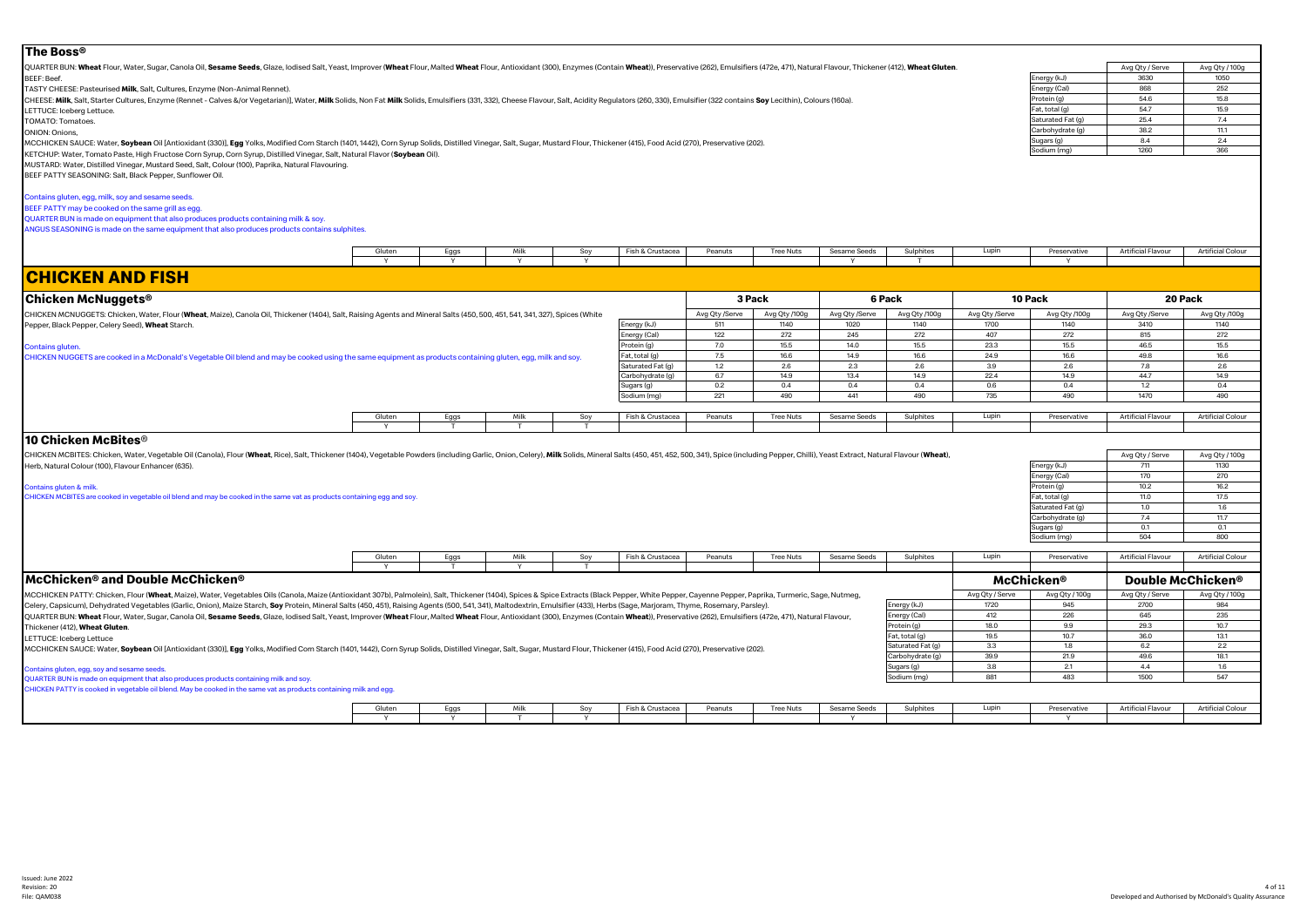| Crispy Chicken Bacon Deluxe                                                                                                                                                                                                    |                                                                                                                                                                                                                                                                                                                                                                                                                                                                                                                                                                                                        |             |              |              |                       |         |                  |                     |           |       |                   |                                      |                               |  |
|--------------------------------------------------------------------------------------------------------------------------------------------------------------------------------------------------------------------------------|--------------------------------------------------------------------------------------------------------------------------------------------------------------------------------------------------------------------------------------------------------------------------------------------------------------------------------------------------------------------------------------------------------------------------------------------------------------------------------------------------------------------------------------------------------------------------------------------------------|-------------|--------------|--------------|-----------------------|---------|------------------|---------------------|-----------|-------|-------------------|--------------------------------------|-------------------------------|--|
| CRISPY CHICKEN: Chicken, Water, Wheat Flour, Vegetable Oil (Canola, Palmolein), Salt, Thickener (1422), Mineral Salts (450, 451, 452), Flavour (Wheat, Barley, Soy), Starch (Rice, Potato), Spice And Spice Extracts (Pepper,  |                                                                                                                                                                                                                                                                                                                                                                                                                                                                                                                                                                                                        |             |              |              |                       |         |                  |                     |           |       |                   | Avg Qty / Serve                      | Avg Qty / 100g                |  |
| Raising Agent (500), Soy Protein, Maltodextrin, Natural Colours (160C, 100), Vegetable Powder (Onion), Emulsifier (433), Dextrose, Food Acid (263), Enzyme (Amylase).                                                          |                                                                                                                                                                                                                                                                                                                                                                                                                                                                                                                                                                                                        |             |              |              |                       |         |                  |                     |           |       | Energy (kJ)       | 2850                                 | 1020                          |  |
| GOURMET BUN: Wheat Flour, Water, Sugar, Canola Oil, Yeast (Yeast, Thickener (415)), Glaze, lodised Salt, Wheat Gluten, Improver (Wheat Flour, Wheat Malt Flour, Antioxidant (300), Enzymes (Wheat)), Preservative (262), Emuls |                                                                                                                                                                                                                                                                                                                                                                                                                                                                                                                                                                                                        |             |              |              |                       |         |                  |                     |           |       | Energy (Cal)      | 681                                  | 244                           |  |
| TOMATO: Tomato.                                                                                                                                                                                                                |                                                                                                                                                                                                                                                                                                                                                                                                                                                                                                                                                                                                        | Protein (g) | 38.1<br>34.8 | 13.7<br>12.5 |                       |         |                  |                     |           |       |                   |                                      |                               |  |
| CHEESE: Pasteurised Milk, Salt, Cultures, Enzyme (Non-Animal Rennet).                                                                                                                                                          | GARLIC MAYONNAISE: Canola Oil (Antioxidant (307b, Soy), 319), Water, Glucose Syrup (Wheat Derived), Egg Yolk, Whey Protein (Milk), Minced Garlic (Food Acids (260, 330)), Vinegar, Dijon Mustard (Acidity Regulator (260), Aci<br>Salt, Flavour Enhancer (635), Oat Fibre, Flavourings (Milk), Emulsifiers (322 (Soy), 435), Colour (171), Mineral Salt (508), Vegetable Gum (415), Preservatives (202, 211).<br>RASHER BACON: Pork, Water, Salt, Sugar, Emulsifiers (451, 450), Dextrose (Maize, Tapioca), Antioxidant (316), Acidity Regulator(330), Sodium Nitrite (250), Rosemary Extract. Smoked. |             |              |              |                       |         |                  |                     |           |       |                   |                                      |                               |  |
|                                                                                                                                                                                                                                |                                                                                                                                                                                                                                                                                                                                                                                                                                                                                                                                                                                                        |             |              |              |                       |         |                  |                     |           |       | Saturated Fat (q) | 8.3                                  | 3.0                           |  |
|                                                                                                                                                                                                                                |                                                                                                                                                                                                                                                                                                                                                                                                                                                                                                                                                                                                        |             |              |              |                       |         |                  |                     |           |       | Carbohydrate (q)  | 51.7                                 | 18.5                          |  |
|                                                                                                                                                                                                                                |                                                                                                                                                                                                                                                                                                                                                                                                                                                                                                                                                                                                        |             |              |              |                       |         |                  |                     |           |       | Sugars (g)        | 8.3                                  | 3.0                           |  |
| WHOLE LEAF LETTUCE: Lettuce.                                                                                                                                                                                                   |                                                                                                                                                                                                                                                                                                                                                                                                                                                                                                                                                                                                        |             |              |              |                       |         |                  |                     |           |       | Sodium (mg)       | 1540                                 | 553                           |  |
|                                                                                                                                                                                                                                |                                                                                                                                                                                                                                                                                                                                                                                                                                                                                                                                                                                                        |             |              |              |                       |         |                  |                     |           |       |                   |                                      |                               |  |
| Contains gluten, egg, milk and soy.                                                                                                                                                                                            |                                                                                                                                                                                                                                                                                                                                                                                                                                                                                                                                                                                                        |             |              |              |                       |         |                  |                     |           |       |                   |                                      |                               |  |
| <b>GARLIC MAYONNAISE contains sulphites</b>                                                                                                                                                                                    |                                                                                                                                                                                                                                                                                                                                                                                                                                                                                                                                                                                                        |             |              |              |                       |         |                  |                     |           |       |                   |                                      |                               |  |
| GOURMET BUN is made on equipment that also produces products containing sesame seeds.                                                                                                                                          |                                                                                                                                                                                                                                                                                                                                                                                                                                                                                                                                                                                                        |             |              |              |                       |         |                  |                     |           |       |                   |                                      |                               |  |
| BACON may be cooked on the same grill as egg                                                                                                                                                                                   |                                                                                                                                                                                                                                                                                                                                                                                                                                                                                                                                                                                                        |             |              |              |                       |         |                  |                     |           |       |                   |                                      |                               |  |
| CRISPY CHICKEN PATTY is cooked in vegetable oil blend and may be cooked in the same equipment as products containing milk.                                                                                                     |                                                                                                                                                                                                                                                                                                                                                                                                                                                                                                                                                                                                        |             |              |              |                       |         |                  |                     |           |       |                   |                                      |                               |  |
|                                                                                                                                                                                                                                |                                                                                                                                                                                                                                                                                                                                                                                                                                                                                                                                                                                                        |             |              |              |                       |         |                  |                     |           |       |                   |                                      |                               |  |
|                                                                                                                                                                                                                                | Gluten                                                                                                                                                                                                                                                                                                                                                                                                                                                                                                                                                                                                 | Eggs        | Milk         | Soy          | Fish & Crustacea      | Peanuts | <b>Tree Nuts</b> | Sesame Seeds        | Sulphites | Lupin | Preservative      | <b>Artificial Flavour</b>            | <b>Artificial Colour</b>      |  |
|                                                                                                                                                                                                                                |                                                                                                                                                                                                                                                                                                                                                                                                                                                                                                                                                                                                        | v           | Υ            | Y            |                       |         |                  |                     |           |       | Y                 |                                      | Y                             |  |
| Grilled Chicken Bacon Deluxe                                                                                                                                                                                                   |                                                                                                                                                                                                                                                                                                                                                                                                                                                                                                                                                                                                        |             |              |              |                       |         |                  |                     |           |       |                   |                                      |                               |  |
| GRILLED CHICKEN: Chicken, Water, Rice Starch, Salt, Mineral Salts (451, 450), Soy Protein, Vegetable Powders (Garlic, Onion), Fruit Powder (Lemon Juice Concentrate, Maltodextrin, Anti Caking Agent (551), Flavours), Flavour |                                                                                                                                                                                                                                                                                                                                                                                                                                                                                                                                                                                                        |             |              |              |                       |         |                  |                     |           |       |                   | Avg Qty / Serve                      | Avg Qty / 100g                |  |
| (341), Spice Extract (Pepper), Vegetable Oil (Canola)                                                                                                                                                                          |                                                                                                                                                                                                                                                                                                                                                                                                                                                                                                                                                                                                        |             |              |              |                       |         |                  |                     |           |       | Energy (kJ)       | 2530                                 | 950                           |  |
| GOURMET BUN: Wheat Flour, Water, Sugar, Canola Oil, Yeast (Yeast, Thickener (415)), Glaze, Iodised Salt, Wheat Gluten, Improver (Wheat Flour, Wheat Malt Flour, Antioxidant (300), Enzymes (Contain Wheat), Preservative (262) |                                                                                                                                                                                                                                                                                                                                                                                                                                                                                                                                                                                                        |             |              |              |                       |         |                  |                     |           |       | Energy (Cal)      | 606                                  | 227                           |  |
| TOMATO: Tomato.                                                                                                                                                                                                                |                                                                                                                                                                                                                                                                                                                                                                                                                                                                                                                                                                                                        |             |              |              |                       |         |                  |                     |           |       | Protein (g)       | 42.8                                 | 16.0                          |  |
| CHEESE: Pasteurised Milk, Salt, Cultures, Enzyme (Non-Animal Rennet).                                                                                                                                                          |                                                                                                                                                                                                                                                                                                                                                                                                                                                                                                                                                                                                        |             |              |              |                       |         |                  |                     |           |       | Fat. total (g)    | 27.9                                 | 10.5                          |  |
| GARLIC MAYONNAISE: Canola Oil (Antioxidant (307b, Soy), 319), Water, Glucose Syrup (Wheat Derived), Egg Yolk, Whey Protein (Milk), Minced Garlic (Food Acids (260, 330)), Vinegar, Dijon Mustard (Acidity Regulator (580), Aci |                                                                                                                                                                                                                                                                                                                                                                                                                                                                                                                                                                                                        |             |              |              |                       |         |                  |                     |           |       | Saturated Fat (g) | 7.8                                  | 2.9                           |  |
| Salt, Flavour Enhancer (635), Oat Fibre, Flavourings (Milk), Emulsifiers (322 (Soy), 435), Colour (171), Mineral Salt (508), Vegetable Gum (415), Preservatives (202, 211).                                                    |                                                                                                                                                                                                                                                                                                                                                                                                                                                                                                                                                                                                        |             |              |              |                       |         |                  |                     |           |       | Carbohydrate (q)  | 43.6                                 | 16.3                          |  |
| RASHER BACON: Pork, Water, Salt, Sugar, Emulsifiers (451, 450), Dextrose (Maize, Tapioca), Antioxidant (316), Acidity Regulator (330), Sodium Nitrite (250), Rosemary Extract. Smoked.                                         |                                                                                                                                                                                                                                                                                                                                                                                                                                                                                                                                                                                                        |             |              |              |                       |         |                  |                     |           |       | Sugars (g)        | 8.3                                  | 3.1                           |  |
| WHOLE LEAF LETTUCE: Lettuce.                                                                                                                                                                                                   |                                                                                                                                                                                                                                                                                                                                                                                                                                                                                                                                                                                                        |             |              |              |                       |         |                  |                     |           |       | Sodium (mg)       | 1410                                 | 529                           |  |
| SPRAY COOKING OIL: Canola Oil, Emulsifier (322 - derived from Soy), Natural Flavour, Natural Colour (160a), Acidity Regulator (330).                                                                                           |                                                                                                                                                                                                                                                                                                                                                                                                                                                                                                                                                                                                        |             |              |              |                       |         |                  |                     |           |       |                   |                                      |                               |  |
|                                                                                                                                                                                                                                |                                                                                                                                                                                                                                                                                                                                                                                                                                                                                                                                                                                                        |             |              |              |                       |         |                  |                     |           |       |                   |                                      |                               |  |
| Contains gluten, egg, milk and soy.                                                                                                                                                                                            |                                                                                                                                                                                                                                                                                                                                                                                                                                                                                                                                                                                                        |             |              |              |                       |         |                  |                     |           |       |                   |                                      |                               |  |
| <b>GARLIC MAYONNAISE contains sulphites</b>                                                                                                                                                                                    |                                                                                                                                                                                                                                                                                                                                                                                                                                                                                                                                                                                                        |             |              |              |                       |         |                  |                     |           |       |                   |                                      |                               |  |
| GOURMET BUN is made on equipment that also produces products containing sesame seeds.                                                                                                                                          |                                                                                                                                                                                                                                                                                                                                                                                                                                                                                                                                                                                                        |             |              |              |                       |         |                  |                     |           |       |                   |                                      |                               |  |
| GRILLED CHICKEN and BACON may be cooked on the same grill as egg or products containing gluten, milk or soy.                                                                                                                   |                                                                                                                                                                                                                                                                                                                                                                                                                                                                                                                                                                                                        |             |              |              |                       |         |                  |                     |           |       |                   |                                      |                               |  |
|                                                                                                                                                                                                                                | Gluten                                                                                                                                                                                                                                                                                                                                                                                                                                                                                                                                                                                                 |             | Milk         | Soy          | Fish & Crustacea      | Peanuts | <b>Tree Nuts</b> | <b>Sesame Seeds</b> | Sulphites | Lupin | Preservative      | <b>Artificial Flavour</b>            | <b>Artificial Colour</b>      |  |
|                                                                                                                                                                                                                                | Y                                                                                                                                                                                                                                                                                                                                                                                                                                                                                                                                                                                                      | Eggs<br>Y   | Y            | Y            |                       |         |                  | $\mathsf{T}$        | Y         |       | Y                 | Y                                    | Y                             |  |
| <b>Crispy Chicken Almighty</b>                                                                                                                                                                                                 |                                                                                                                                                                                                                                                                                                                                                                                                                                                                                                                                                                                                        |             |              |              |                       |         |                  |                     |           |       |                   |                                      |                               |  |
|                                                                                                                                                                                                                                |                                                                                                                                                                                                                                                                                                                                                                                                                                                                                                                                                                                                        |             |              |              |                       |         |                  |                     |           |       |                   |                                      |                               |  |
| CRISPY CHICKEN PATTIES: Chicken, Water, Wheat Flour, Vegetable Oil (Canola, Palmolein), Salt, Thickener (1422), Mineral Salts (450, 451, 452), Flavour (Wheat, Barley, Soy), Starch (Rice, Potato), Spice And Spice Extracts ( |                                                                                                                                                                                                                                                                                                                                                                                                                                                                                                                                                                                                        |             |              |              |                       |         |                  |                     |           |       |                   | Avg Qty / Serve                      | Avg Qty / 100g                |  |
| Extract, Raising Agent (500), Soy Protein, Maltodextrin, Natural Colours (160C, 100), Vegetable Powder (Onion), Emulsifier (433), Dextrose, Food Acid (263), Enzyme (Amylase).                                                 |                                                                                                                                                                                                                                                                                                                                                                                                                                                                                                                                                                                                        |             |              |              |                       |         |                  |                     |           |       | Energy (kJ)       | 3440 kJ                              | 952 kJ                        |  |
| GOURMET BUN: Wheat Flour, Water, Sugar, Canola Oil, Yeast (Yeast, Thickener (415)), Glaze, Iodised Salt, Wheat Gluten, Improver (Wheat Flour, Wheat Malt Flour, Antioxidant (300), Enzymes (Wheat), Preservative (262), Emulsi |                                                                                                                                                                                                                                                                                                                                                                                                                                                                                                                                                                                                        |             |              |              |                       |         |                  |                     |           |       | Energy (Cal)      | 823 Cal                              | 228 Cal                       |  |
| SOUTHERN STYLE BBQ SAUCE: Water, Tomato Paste, Invert Sugar Syrup, Sugar, Vinegar, Apple Paste [Antioxidants (300,330]], Thickener (1422), Salt, Worcestershire Sauce (Contains Wheat, Barley and Fish), Onion, Garlic, Spices |                                                                                                                                                                                                                                                                                                                                                                                                                                                                                                                                                                                                        |             |              |              |                       |         |                  |                     |           |       | Protein (g)       | 53.2                                 | 14.7                          |  |
| CHEESE: Pasteurised Milk, Salt, Cultures, Enzyme (Non-Animal Rennet).                                                                                                                                                          |                                                                                                                                                                                                                                                                                                                                                                                                                                                                                                                                                                                                        |             |              |              |                       |         |                  |                     |           |       | Fat, total (g)    | 36.3                                 | 10                            |  |
| RASHER BACON: Pork, Water, Salt, Sugar, Emulsifiers (451, 450), Dextrose (Maize, Tapioca), Antioxidant (316), Acidity Regulator(330), Sodium Nitrite (250), Rosemary Extract. Smoked                                           |                                                                                                                                                                                                                                                                                                                                                                                                                                                                                                                                                                                                        |             |              |              |                       |         |                  |                     |           |       | Saturated Fat (g) | 8.9                                  | 2.5                           |  |
| MCCHICKEN SAUCE: Water, Soybean Oil (Antioxidant (330)), Egg Yolks, Modified Corn Starch (1401,1442), Corn Syrup Solids, Distilled Vinegar, Salt, Sugar, Mustard Flour, Thickener (415), Food Acid (270), Preservative (202).  |                                                                                                                                                                                                                                                                                                                                                                                                                                                                                                                                                                                                        |             |              |              |                       |         |                  |                     |           |       | Carbohydrate (g)  | 68.2                                 | 18.8                          |  |
| WHOLE LEAF LETTUCE: Lettuce.                                                                                                                                                                                                   |                                                                                                                                                                                                                                                                                                                                                                                                                                                                                                                                                                                                        |             |              |              |                       |         |                  |                     |           |       | Sugars (g)        | 14.7                                 | 4.1                           |  |
|                                                                                                                                                                                                                                |                                                                                                                                                                                                                                                                                                                                                                                                                                                                                                                                                                                                        |             |              |              |                       |         |                  |                     |           |       | Sodium (mg)       | 2250                                 | 622                           |  |
| Crispy Chicken is cooked in a McDonald's Vegetable Oil Blend.                                                                                                                                                                  |                                                                                                                                                                                                                                                                                                                                                                                                                                                                                                                                                                                                        |             |              |              |                       |         |                  |                     |           |       |                   |                                      |                               |  |
| Contains gluten, egg, milk, soy and fish.                                                                                                                                                                                      |                                                                                                                                                                                                                                                                                                                                                                                                                                                                                                                                                                                                        |             |              |              |                       |         |                  |                     |           |       |                   |                                      |                               |  |
|                                                                                                                                                                                                                                |                                                                                                                                                                                                                                                                                                                                                                                                                                                                                                                                                                                                        |             |              |              |                       |         |                  |                     |           |       |                   |                                      |                               |  |
| GOURMET BUN is prepared using the same equipment as products containing sesame seeds                                                                                                                                           |                                                                                                                                                                                                                                                                                                                                                                                                                                                                                                                                                                                                        |             |              |              |                       |         |                  |                     |           |       |                   |                                      |                               |  |
| CRISPY CHICKEN may be cooked in the same equipment as products containing milk                                                                                                                                                 |                                                                                                                                                                                                                                                                                                                                                                                                                                                                                                                                                                                                        |             |              |              |                       |         |                  |                     |           |       |                   |                                      |                               |  |
| BACON may be cooked on the same grill as egg or products containing gluten, milk or soy.                                                                                                                                       |                                                                                                                                                                                                                                                                                                                                                                                                                                                                                                                                                                                                        |             |              |              |                       |         |                  |                     |           |       |                   |                                      |                               |  |
|                                                                                                                                                                                                                                |                                                                                                                                                                                                                                                                                                                                                                                                                                                                                                                                                                                                        |             |              |              |                       |         |                  |                     |           |       |                   |                                      |                               |  |
|                                                                                                                                                                                                                                | Gluten<br>Y                                                                                                                                                                                                                                                                                                                                                                                                                                                                                                                                                                                            | Eggs<br>Y   | Milk<br>Y    | Soy<br>Y     | Fish & Crustacea<br>Y | Peanuts | <b>Tree Nuts</b> | Sesame Seeds<br>T   | Sulphites | Lupin | Preservative<br>Y | <b>Artifical Flavour</b><br><b>V</b> | <b>Artifical Colours</b><br>Y |  |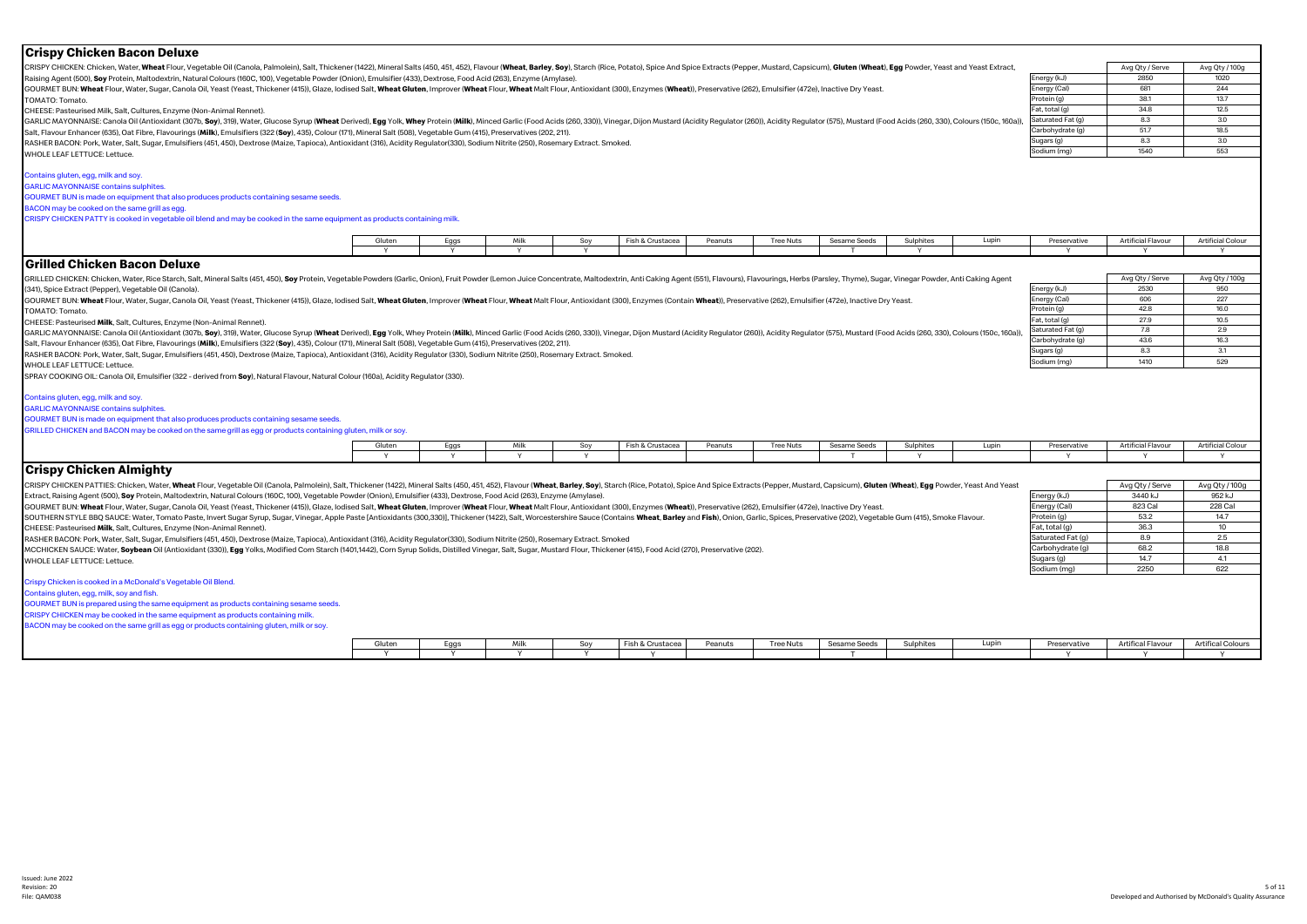| GRILLED CHICKEN: Chicken, Water, Rice Starch, Salt, Mineral Salts (451, 450), Soy Protein, Vegetable Powders (Garlic, Onion), Fruit Powder (Lemon Juice Concentrate, Maltodextrin, Anti Caking Agent (551), Flavourings, Herbs<br>Avg Qty / Serve<br>Avg Qty / 100g<br>Energy (kJ)<br>2750 kJ<br>818 kJ<br>(341), Spice Extract (Pepper), Vegetable Oil (Canola),<br>Energy (Cal)<br>658 Cal<br>195 Cal<br>GOURMET BUN: Wheat Flour, Water, Sugar, Canola Oil, Yeast (Yeast, Thickener (415)), Glaze, lodised Salt, Wheat Gluten, Improver (Wheat Flour, Wheat Malt Flour, Antioxidant (300), Enzymes (Wheat)), Preservative (262), Emuls<br>Protein (g)<br>62.6<br>18.6<br>SOUTHERN STYLE BBQ SAUCE: Water, Tomato Paste, Invert Sugar Syrup, Sugar, Vinegar, Apple Paste [Antioxidants (300,330)], Thickener (1422), Salt, Worcestershire Sauce (Contains Wheat, Barley and Fish), Onion, Garlic, Spices<br>20.9<br>6.2<br>Fat, total (g)<br>CHEESE: Pasteurised Milk, Salt, Cultures, Enzyme (Non-Animal Rennet)<br>Saturated Fat (q)<br>7.8<br>2.3<br>RASHER BACON: Pork, Water, Salt, Sugar, Emulsifiers (451, 450), Dextrose (Maize, Tapioca), Antioxidant (316), Acidity Regulator(330), Sodium Nitrite (250), Rosemary Extract. Smoked<br>Carbohydrate (q)<br>52.1<br>15.5<br>MCCHICKEN SAUCE: Water, Soybean Oil (Antioxidant (330)), Egg Yolks, Modified Corn Starch (1401,1442), Corn Syrup Solids, Distilled Vinegar, Salt, Sugar, Mustard Flour, Thickener (415), Food Acid (270), Preservative (202).<br>14.6<br>4.4<br>Sugars (g)<br>WHOLE LEAF LETTUCE: Lettuce.<br>1900<br>592<br>Sodium (mg)<br>SPRAY COOKING OIL: Canola Oil, Emulsifier (322 - derived from Soy), Natural Flavour, Natural Colour (160a), Acidity Regulator (330).<br>Contains gluten, egg, milk, soy and fish<br>GOURMET BUN is prepared using the same equipment as products containing sesame seeds.<br>GRILLED CHICKEN and BACON may be cooked on the same grill as egg or products containing gluten, milk or soy.<br>Lupin<br>Artifical Flavour<br><b>Artifical Colours</b><br>Milk<br>Fish & Crustacea<br>Peanuts<br><b>Tree Nuts</b><br>Sesame Seeds<br>Sulphites<br>Preservative<br>Gluten<br>Eggs<br>Soy<br><b>Y</b><br><b>Y</b><br>Y<br>Y<br>Y<br>T<br><b>Y</b><br>Y<br>Y<br> Cheesy Chicken Burger<br>Avg Qty / Serve<br>Avg Qty / 100g<br>CHICKEN PATTY: Chicken, Flour (Wheat, Maize), Water, Vegetables Oils (Canola, Maize (Antioxidant 307b), Palmolein), Salt, Thickener (1404), Spices & Spice Extracts (Black Pepper, White Pepper, Cayenne Pepper, Paprika, Turm<br>Onion), Maize Starch, Soy Protein, Mineral Salts (450, 451), Raising Agents (500, 541, 341), Maltodextrin, Emulsifier (433), Herbs (Sage, Marjoram, Thyme, Rosemary, Parsley).<br>Energy (kJ)<br>1660<br>1110 |
|--------------------------------------------------------------------------------------------------------------------------------------------------------------------------------------------------------------------------------------------------------------------------------------------------------------------------------------------------------------------------------------------------------------------------------------------------------------------------------------------------------------------------------------------------------------------------------------------------------------------------------------------------------------------------------------------------------------------------------------------------------------------------------------------------------------------------------------------------------------------------------------------------------------------------------------------------------------------------------------------------------------------------------------------------------------------------------------------------------------------------------------------------------------------------------------------------------------------------------------------------------------------------------------------------------------------------------------------------------------------------------------------------------------------------------------------------------------------------------------------------------------------------------------------------------------------------------------------------------------------------------------------------------------------------------------------------------------------------------------------------------------------------------------------------------------------------------------------------------------------------------------------------------------------------------------------------------------------------------------------------------------------------------------------------------------------------------------------------------------------------------------------------------------------------------------------------------------------------------------------------------------------------------------------------------------------------------------------------------------------------------------------------------------------------------------------------------------------------------------------------------------------------------------------------------------------------------------------------------------------------------------------------------------------------------------------------------------------------------------------------------------------------------------------|
|                                                                                                                                                                                                                                                                                                                                                                                                                                                                                                                                                                                                                                                                                                                                                                                                                                                                                                                                                                                                                                                                                                                                                                                                                                                                                                                                                                                                                                                                                                                                                                                                                                                                                                                                                                                                                                                                                                                                                                                                                                                                                                                                                                                                                                                                                                                                                                                                                                                                                                                                                                                                                                                                                                                                                                                            |
|                                                                                                                                                                                                                                                                                                                                                                                                                                                                                                                                                                                                                                                                                                                                                                                                                                                                                                                                                                                                                                                                                                                                                                                                                                                                                                                                                                                                                                                                                                                                                                                                                                                                                                                                                                                                                                                                                                                                                                                                                                                                                                                                                                                                                                                                                                                                                                                                                                                                                                                                                                                                                                                                                                                                                                                            |
|                                                                                                                                                                                                                                                                                                                                                                                                                                                                                                                                                                                                                                                                                                                                                                                                                                                                                                                                                                                                                                                                                                                                                                                                                                                                                                                                                                                                                                                                                                                                                                                                                                                                                                                                                                                                                                                                                                                                                                                                                                                                                                                                                                                                                                                                                                                                                                                                                                                                                                                                                                                                                                                                                                                                                                                            |
|                                                                                                                                                                                                                                                                                                                                                                                                                                                                                                                                                                                                                                                                                                                                                                                                                                                                                                                                                                                                                                                                                                                                                                                                                                                                                                                                                                                                                                                                                                                                                                                                                                                                                                                                                                                                                                                                                                                                                                                                                                                                                                                                                                                                                                                                                                                                                                                                                                                                                                                                                                                                                                                                                                                                                                                            |
|                                                                                                                                                                                                                                                                                                                                                                                                                                                                                                                                                                                                                                                                                                                                                                                                                                                                                                                                                                                                                                                                                                                                                                                                                                                                                                                                                                                                                                                                                                                                                                                                                                                                                                                                                                                                                                                                                                                                                                                                                                                                                                                                                                                                                                                                                                                                                                                                                                                                                                                                                                                                                                                                                                                                                                                            |
|                                                                                                                                                                                                                                                                                                                                                                                                                                                                                                                                                                                                                                                                                                                                                                                                                                                                                                                                                                                                                                                                                                                                                                                                                                                                                                                                                                                                                                                                                                                                                                                                                                                                                                                                                                                                                                                                                                                                                                                                                                                                                                                                                                                                                                                                                                                                                                                                                                                                                                                                                                                                                                                                                                                                                                                            |
|                                                                                                                                                                                                                                                                                                                                                                                                                                                                                                                                                                                                                                                                                                                                                                                                                                                                                                                                                                                                                                                                                                                                                                                                                                                                                                                                                                                                                                                                                                                                                                                                                                                                                                                                                                                                                                                                                                                                                                                                                                                                                                                                                                                                                                                                                                                                                                                                                                                                                                                                                                                                                                                                                                                                                                                            |
|                                                                                                                                                                                                                                                                                                                                                                                                                                                                                                                                                                                                                                                                                                                                                                                                                                                                                                                                                                                                                                                                                                                                                                                                                                                                                                                                                                                                                                                                                                                                                                                                                                                                                                                                                                                                                                                                                                                                                                                                                                                                                                                                                                                                                                                                                                                                                                                                                                                                                                                                                                                                                                                                                                                                                                                            |
|                                                                                                                                                                                                                                                                                                                                                                                                                                                                                                                                                                                                                                                                                                                                                                                                                                                                                                                                                                                                                                                                                                                                                                                                                                                                                                                                                                                                                                                                                                                                                                                                                                                                                                                                                                                                                                                                                                                                                                                                                                                                                                                                                                                                                                                                                                                                                                                                                                                                                                                                                                                                                                                                                                                                                                                            |
|                                                                                                                                                                                                                                                                                                                                                                                                                                                                                                                                                                                                                                                                                                                                                                                                                                                                                                                                                                                                                                                                                                                                                                                                                                                                                                                                                                                                                                                                                                                                                                                                                                                                                                                                                                                                                                                                                                                                                                                                                                                                                                                                                                                                                                                                                                                                                                                                                                                                                                                                                                                                                                                                                                                                                                                            |
|                                                                                                                                                                                                                                                                                                                                                                                                                                                                                                                                                                                                                                                                                                                                                                                                                                                                                                                                                                                                                                                                                                                                                                                                                                                                                                                                                                                                                                                                                                                                                                                                                                                                                                                                                                                                                                                                                                                                                                                                                                                                                                                                                                                                                                                                                                                                                                                                                                                                                                                                                                                                                                                                                                                                                                                            |
|                                                                                                                                                                                                                                                                                                                                                                                                                                                                                                                                                                                                                                                                                                                                                                                                                                                                                                                                                                                                                                                                                                                                                                                                                                                                                                                                                                                                                                                                                                                                                                                                                                                                                                                                                                                                                                                                                                                                                                                                                                                                                                                                                                                                                                                                                                                                                                                                                                                                                                                                                                                                                                                                                                                                                                                            |
|                                                                                                                                                                                                                                                                                                                                                                                                                                                                                                                                                                                                                                                                                                                                                                                                                                                                                                                                                                                                                                                                                                                                                                                                                                                                                                                                                                                                                                                                                                                                                                                                                                                                                                                                                                                                                                                                                                                                                                                                                                                                                                                                                                                                                                                                                                                                                                                                                                                                                                                                                                                                                                                                                                                                                                                            |
|                                                                                                                                                                                                                                                                                                                                                                                                                                                                                                                                                                                                                                                                                                                                                                                                                                                                                                                                                                                                                                                                                                                                                                                                                                                                                                                                                                                                                                                                                                                                                                                                                                                                                                                                                                                                                                                                                                                                                                                                                                                                                                                                                                                                                                                                                                                                                                                                                                                                                                                                                                                                                                                                                                                                                                                            |
|                                                                                                                                                                                                                                                                                                                                                                                                                                                                                                                                                                                                                                                                                                                                                                                                                                                                                                                                                                                                                                                                                                                                                                                                                                                                                                                                                                                                                                                                                                                                                                                                                                                                                                                                                                                                                                                                                                                                                                                                                                                                                                                                                                                                                                                                                                                                                                                                                                                                                                                                                                                                                                                                                                                                                                                            |
|                                                                                                                                                                                                                                                                                                                                                                                                                                                                                                                                                                                                                                                                                                                                                                                                                                                                                                                                                                                                                                                                                                                                                                                                                                                                                                                                                                                                                                                                                                                                                                                                                                                                                                                                                                                                                                                                                                                                                                                                                                                                                                                                                                                                                                                                                                                                                                                                                                                                                                                                                                                                                                                                                                                                                                                            |
|                                                                                                                                                                                                                                                                                                                                                                                                                                                                                                                                                                                                                                                                                                                                                                                                                                                                                                                                                                                                                                                                                                                                                                                                                                                                                                                                                                                                                                                                                                                                                                                                                                                                                                                                                                                                                                                                                                                                                                                                                                                                                                                                                                                                                                                                                                                                                                                                                                                                                                                                                                                                                                                                                                                                                                                            |
|                                                                                                                                                                                                                                                                                                                                                                                                                                                                                                                                                                                                                                                                                                                                                                                                                                                                                                                                                                                                                                                                                                                                                                                                                                                                                                                                                                                                                                                                                                                                                                                                                                                                                                                                                                                                                                                                                                                                                                                                                                                                                                                                                                                                                                                                                                                                                                                                                                                                                                                                                                                                                                                                                                                                                                                            |
| Energy (Cal)<br>396<br>265<br>BUN: Wheat Flour (Enzymes), Water, Sugar, Canola Oil, Wheat Gluten, Glaze, Iodised Salt, Yeast, Improver (Wheat Flour, Malted Wheat Flour, Antioxidant (300), Enzymes (Contain Wheat), Emulsifiers (472e, 471), Preservative (                                                                                                                                                                                                                                                                                                                                                                                                                                                                                                                                                                                                                                                                                                                                                                                                                                                                                                                                                                                                                                                                                                                                                                                                                                                                                                                                                                                                                                                                                                                                                                                                                                                                                                                                                                                                                                                                                                                                                                                                                                                                                                                                                                                                                                                                                                                                                                                                                                                                                                                               |
| Protein (g)<br>18.0<br>12.1<br>MCCHICKEN SAUCE: Water, Soybean Oil (Antioxidant (330)), Egg Yolks, Modified Corn Starch (1401,1442), Corn Syrup Solids, Distilled Vinegar, Salt, Sugar, Mustard Flour, Thickener (415), Food Acid (270), Preservative (202).                                                                                                                                                                                                                                                                                                                                                                                                                                                                                                                                                                                                                                                                                                                                                                                                                                                                                                                                                                                                                                                                                                                                                                                                                                                                                                                                                                                                                                                                                                                                                                                                                                                                                                                                                                                                                                                                                                                                                                                                                                                                                                                                                                                                                                                                                                                                                                                                                                                                                                                               |
| 20.7<br>13.9<br>Fat, total (g)<br>CHEESE: Milk, Salt, Starter Cultures, Enzyme (Rennet - Calves &/or Vegetarian), Water, Milk Solids, Non Fat Milk Solids, Emulsifiers (331, 332), Cheese Flavour, Salt, Acidity Regulators (260, 330), Emulsifier (322 contains                                                                                                                                                                                                                                                                                                                                                                                                                                                                                                                                                                                                                                                                                                                                                                                                                                                                                                                                                                                                                                                                                                                                                                                                                                                                                                                                                                                                                                                                                                                                                                                                                                                                                                                                                                                                                                                                                                                                                                                                                                                                                                                                                                                                                                                                                                                                                                                                                                                                                                                           |
| 3.1<br>Saturated Fat (g)<br>46                                                                                                                                                                                                                                                                                                                                                                                                                                                                                                                                                                                                                                                                                                                                                                                                                                                                                                                                                                                                                                                                                                                                                                                                                                                                                                                                                                                                                                                                                                                                                                                                                                                                                                                                                                                                                                                                                                                                                                                                                                                                                                                                                                                                                                                                                                                                                                                                                                                                                                                                                                                                                                                                                                                                                             |
| 33.5<br>Carbohydrate (g)<br>22.5<br>Contains gluten, soy, milk and eggs.                                                                                                                                                                                                                                                                                                                                                                                                                                                                                                                                                                                                                                                                                                                                                                                                                                                                                                                                                                                                                                                                                                                                                                                                                                                                                                                                                                                                                                                                                                                                                                                                                                                                                                                                                                                                                                                                                                                                                                                                                                                                                                                                                                                                                                                                                                                                                                                                                                                                                                                                                                                                                                                                                                                   |
| 3.2<br>2.2<br>Sugars (g)<br>BUN is made on equipment that also produces products containing sesame seeds and soy.                                                                                                                                                                                                                                                                                                                                                                                                                                                                                                                                                                                                                                                                                                                                                                                                                                                                                                                                                                                                                                                                                                                                                                                                                                                                                                                                                                                                                                                                                                                                                                                                                                                                                                                                                                                                                                                                                                                                                                                                                                                                                                                                                                                                                                                                                                                                                                                                                                                                                                                                                                                                                                                                          |
| Sodium (mg)<br>915<br>614<br>CHICKEN PATTY is cooked in a McDonald's Vegetable Oil Blend. May be cooked in the same vat as products containing egg.                                                                                                                                                                                                                                                                                                                                                                                                                                                                                                                                                                                                                                                                                                                                                                                                                                                                                                                                                                                                                                                                                                                                                                                                                                                                                                                                                                                                                                                                                                                                                                                                                                                                                                                                                                                                                                                                                                                                                                                                                                                                                                                                                                                                                                                                                                                                                                                                                                                                                                                                                                                                                                        |
| Gluten<br>Milk<br>Soy<br>Fish & Crustacea<br>Peanuts<br><b>Tree Nuts</b><br>Sesame Seeds<br>Sulphites<br>Lupin<br>Preservative<br>Flavour<br>Colours                                                                                                                                                                                                                                                                                                                                                                                                                                                                                                                                                                                                                                                                                                                                                                                                                                                                                                                                                                                                                                                                                                                                                                                                                                                                                                                                                                                                                                                                                                                                                                                                                                                                                                                                                                                                                                                                                                                                                                                                                                                                                                                                                                                                                                                                                                                                                                                                                                                                                                                                                                                                                                       |
| Eggs                                                                                                                                                                                                                                                                                                                                                                                                                                                                                                                                                                                                                                                                                                                                                                                                                                                                                                                                                                                                                                                                                                                                                                                                                                                                                                                                                                                                                                                                                                                                                                                                                                                                                                                                                                                                                                                                                                                                                                                                                                                                                                                                                                                                                                                                                                                                                                                                                                                                                                                                                                                                                                                                                                                                                                                       |
|                                                                                                                                                                                                                                                                                                                                                                                                                                                                                                                                                                                                                                                                                                                                                                                                                                                                                                                                                                                                                                                                                                                                                                                                                                                                                                                                                                                                                                                                                                                                                                                                                                                                                                                                                                                                                                                                                                                                                                                                                                                                                                                                                                                                                                                                                                                                                                                                                                                                                                                                                                                                                                                                                                                                                                                            |
| <b>McSpicy Burger</b>                                                                                                                                                                                                                                                                                                                                                                                                                                                                                                                                                                                                                                                                                                                                                                                                                                                                                                                                                                                                                                                                                                                                                                                                                                                                                                                                                                                                                                                                                                                                                                                                                                                                                                                                                                                                                                                                                                                                                                                                                                                                                                                                                                                                                                                                                                                                                                                                                                                                                                                                                                                                                                                                                                                                                                      |
| SPICY THIGH: Chicken, Flour (Wheat), Water, Vegetable Oil, Thickeners (1420, 1420, 1420, 1420, 1420, 1420, Heath, Veast and Yeast Extracts, Spice and Spice Extracts (Inc. Pepper), Rice Starch, Natural Flavours, Raising Age<br>Avg Qty / Serve<br>Avg Qty / 100g                                                                                                                                                                                                                                                                                                                                                                                                                                                                                                                                                                                                                                                                                                                                                                                                                                                                                                                                                                                                                                                                                                                                                                                                                                                                                                                                                                                                                                                                                                                                                                                                                                                                                                                                                                                                                                                                                                                                                                                                                                                                                                                                                                                                                                                                                                                                                                                                                                                                                                                        |
| Energy (kJ)<br>2280<br>Vegetable Protein, Natural Colour (160C), Herb Extract, Citrus Extract, Maltodextrin<br>1050                                                                                                                                                                                                                                                                                                                                                                                                                                                                                                                                                                                                                                                                                                                                                                                                                                                                                                                                                                                                                                                                                                                                                                                                                                                                                                                                                                                                                                                                                                                                                                                                                                                                                                                                                                                                                                                                                                                                                                                                                                                                                                                                                                                                                                                                                                                                                                                                                                                                                                                                                                                                                                                                        |
| Energy (Cal)<br>545<br>252<br>QUARTER BUN: Wheat Flour (Vitamins (Niacin, Iron, Thiamin, Riboflavin, Folate), Enzymes), Water, Sugar, Canola Oil, Sesame Seeds, Glaze, lodised Salt, Natural Flavour, Yeast, Wheat Gluten, Preservative (262), Emulsifiers (                                                                                                                                                                                                                                                                                                                                                                                                                                                                                                                                                                                                                                                                                                                                                                                                                                                                                                                                                                                                                                                                                                                                                                                                                                                                                                                                                                                                                                                                                                                                                                                                                                                                                                                                                                                                                                                                                                                                                                                                                                                                                                                                                                                                                                                                                                                                                                                                                                                                                                                               |
| 29.6<br>13.7<br>Protein (g)<br>Enzymes), Thickener (412), Dough Conditioner (Mineral Salt (516), Wheat Flour, Antioxidant (300)).<br>Fat, total (g)<br>26.5<br>12.2                                                                                                                                                                                                                                                                                                                                                                                                                                                                                                                                                                                                                                                                                                                                                                                                                                                                                                                                                                                                                                                                                                                                                                                                                                                                                                                                                                                                                                                                                                                                                                                                                                                                                                                                                                                                                                                                                                                                                                                                                                                                                                                                                                                                                                                                                                                                                                                                                                                                                                                                                                                                                        |
| MCCHICKEN SAUCE: Water, Soybean Oil (Antioxidant (330)), Egg Yolks, Modified Corn Starch (1401,1442), Corn Syrup Solids, Distilled Vinegar, Salt, Sugar, Mustard Flour, Thickener (415), Food Acid (270), Preservative (202).<br>Saturated Fat (q)<br>3.8<br>1.7                                                                                                                                                                                                                                                                                                                                                                                                                                                                                                                                                                                                                                                                                                                                                                                                                                                                                                                                                                                                                                                                                                                                                                                                                                                                                                                                                                                                                                                                                                                                                                                                                                                                                                                                                                                                                                                                                                                                                                                                                                                                                                                                                                                                                                                                                                                                                                                                                                                                                                                           |
| WHOLE LEAF LETTUCE: Lettuce.<br>46.1<br>21.3<br>Carbohydrate (g)                                                                                                                                                                                                                                                                                                                                                                                                                                                                                                                                                                                                                                                                                                                                                                                                                                                                                                                                                                                                                                                                                                                                                                                                                                                                                                                                                                                                                                                                                                                                                                                                                                                                                                                                                                                                                                                                                                                                                                                                                                                                                                                                                                                                                                                                                                                                                                                                                                                                                                                                                                                                                                                                                                                           |
| 3.9<br>1.8<br>Sugars (g)                                                                                                                                                                                                                                                                                                                                                                                                                                                                                                                                                                                                                                                                                                                                                                                                                                                                                                                                                                                                                                                                                                                                                                                                                                                                                                                                                                                                                                                                                                                                                                                                                                                                                                                                                                                                                                                                                                                                                                                                                                                                                                                                                                                                                                                                                                                                                                                                                                                                                                                                                                                                                                                                                                                                                                   |
| Contains gluten, egg, milk, soy and sesame seeds.<br>1100<br>507<br>Sodium (mg)                                                                                                                                                                                                                                                                                                                                                                                                                                                                                                                                                                                                                                                                                                                                                                                                                                                                                                                                                                                                                                                                                                                                                                                                                                                                                                                                                                                                                                                                                                                                                                                                                                                                                                                                                                                                                                                                                                                                                                                                                                                                                                                                                                                                                                                                                                                                                                                                                                                                                                                                                                                                                                                                                                            |
| SPICY THIGH is cooked in a McDonald's Vegetable Oil Blend and may be cooked in the same equipment as products containing milk.                                                                                                                                                                                                                                                                                                                                                                                                                                                                                                                                                                                                                                                                                                                                                                                                                                                                                                                                                                                                                                                                                                                                                                                                                                                                                                                                                                                                                                                                                                                                                                                                                                                                                                                                                                                                                                                                                                                                                                                                                                                                                                                                                                                                                                                                                                                                                                                                                                                                                                                                                                                                                                                             |
| SPICY THIGH is prepared on the same equipment as products containing eggs                                                                                                                                                                                                                                                                                                                                                                                                                                                                                                                                                                                                                                                                                                                                                                                                                                                                                                                                                                                                                                                                                                                                                                                                                                                                                                                                                                                                                                                                                                                                                                                                                                                                                                                                                                                                                                                                                                                                                                                                                                                                                                                                                                                                                                                                                                                                                                                                                                                                                                                                                                                                                                                                                                                  |
| QUARTER BUN is prepared using the same equipment as products containing milk and soy.                                                                                                                                                                                                                                                                                                                                                                                                                                                                                                                                                                                                                                                                                                                                                                                                                                                                                                                                                                                                                                                                                                                                                                                                                                                                                                                                                                                                                                                                                                                                                                                                                                                                                                                                                                                                                                                                                                                                                                                                                                                                                                                                                                                                                                                                                                                                                                                                                                                                                                                                                                                                                                                                                                      |
| Lupin<br><b>Artifical Flavour</b><br><b>Artifical Colours</b><br>Gluten<br>Milk<br>Fish & Crustacea<br>Peanuts<br><b>Tree Nuts</b><br>Sesame Seeds<br>Sulphites<br>Preservative                                                                                                                                                                                                                                                                                                                                                                                                                                                                                                                                                                                                                                                                                                                                                                                                                                                                                                                                                                                                                                                                                                                                                                                                                                                                                                                                                                                                                                                                                                                                                                                                                                                                                                                                                                                                                                                                                                                                                                                                                                                                                                                                                                                                                                                                                                                                                                                                                                                                                                                                                                                                            |
| Eggs<br>Soy                                                                                                                                                                                                                                                                                                                                                                                                                                                                                                                                                                                                                                                                                                                                                                                                                                                                                                                                                                                                                                                                                                                                                                                                                                                                                                                                                                                                                                                                                                                                                                                                                                                                                                                                                                                                                                                                                                                                                                                                                                                                                                                                                                                                                                                                                                                                                                                                                                                                                                                                                                                                                                                                                                                                                                                |
| ٧<br>${\sf Filet-o\text{-}Fish}^{\circledR}$ and Double Filet-o-Fish $^{\circledR}$<br>Filet-o-Fish®<br>Double Filet-o-Fish®                                                                                                                                                                                                                                                                                                                                                                                                                                                                                                                                                                                                                                                                                                                                                                                                                                                                                                                                                                                                                                                                                                                                                                                                                                                                                                                                                                                                                                                                                                                                                                                                                                                                                                                                                                                                                                                                                                                                                                                                                                                                                                                                                                                                                                                                                                                                                                                                                                                                                                                                                                                                                                                               |
| Avg Qty / Serve<br>Avg Qty / 100g<br>Avg Qty / Serve<br>Avg Qty / 100g<br>FISH PORTION: Fish (Hoki Fish), Water, Batter (Modified Food Starch (1422), Yellow Corn Flour, Cellulose Gum, Bleached Wheat Flour, Salt, Black Pepper (Natural Flavour), Breader (Wheat Flour, Bleached Wheat Flour, Salt, Wh                                                                                                                                                                                                                                                                                                                                                                                                                                                                                                                                                                                                                                                                                                                                                                                                                                                                                                                                                                                                                                                                                                                                                                                                                                                                                                                                                                                                                                                                                                                                                                                                                                                                                                                                                                                                                                                                                                                                                                                                                                                                                                                                                                                                                                                                                                                                                                                                                                                                                   |
| 2170<br>Energy (kJ)<br>1370<br>1010<br>972<br>Sugar, Paprika (160c) and Turmeric (100) Extract, Black Pepper (Natural Flavouring)).                                                                                                                                                                                                                                                                                                                                                                                                                                                                                                                                                                                                                                                                                                                                                                                                                                                                                                                                                                                                                                                                                                                                                                                                                                                                                                                                                                                                                                                                                                                                                                                                                                                                                                                                                                                                                                                                                                                                                                                                                                                                                                                                                                                                                                                                                                                                                                                                                                                                                                                                                                                                                                                        |
| 240<br>518<br>328<br>232<br>Energy (Cal)<br>BUN: Wheat Flour (Enzymes), Water, Sugar, Canola Oil, Wheat Gluten, Glaze, Iodised Salt, Yeast, Improver (Wheat Flour, Malted Wheat Flour, Antioxidant (300), Enzymes (Contain Wheat), Emulsifiers (472e, 471), Preservative (                                                                                                                                                                                                                                                                                                                                                                                                                                                                                                                                                                                                                                                                                                                                                                                                                                                                                                                                                                                                                                                                                                                                                                                                                                                                                                                                                                                                                                                                                                                                                                                                                                                                                                                                                                                                                                                                                                                                                                                                                                                                                                                                                                                                                                                                                                                                                                                                                                                                                                                 |
| 15.8<br>11.5<br>26.2<br>Protein (a)<br>11.8<br>TARTAR SAUCE: Pickles, Water, Soybean Oil, Distilled Vinegar, Onions and Onion Extractives, Modified Corn Starch, (1401, 1442), Egg Yolks, Corn Syrup Solids, Sugar, Salt, Spice, Thickener (415), Capers, Preservative (202),                                                                                                                                                                                                                                                                                                                                                                                                                                                                                                                                                                                                                                                                                                                                                                                                                                                                                                                                                                                                                                                                                                                                                                                                                                                                                                                                                                                                                                                                                                                                                                                                                                                                                                                                                                                                                                                                                                                                                                                                                                                                                                                                                                                                                                                                                                                                                                                                                                                                                                              |
| 10.8<br>27.2<br>12.2<br>Fat, total (g)<br>14.7<br>Spice Extractives.                                                                                                                                                                                                                                                                                                                                                                                                                                                                                                                                                                                                                                                                                                                                                                                                                                                                                                                                                                                                                                                                                                                                                                                                                                                                                                                                                                                                                                                                                                                                                                                                                                                                                                                                                                                                                                                                                                                                                                                                                                                                                                                                                                                                                                                                                                                                                                                                                                                                                                                                                                                                                                                                                                                       |
| 2.8<br>5.1<br>2.3<br>Saturated Fat (g)<br>2.0<br>CHEESE: Milk, Salt, Starter Cultures, Enzyme (Rennet - Calves &/or Vegetarian), Water, Milk Solids, Non Fat Milk Solids, Emulsifiers (331, 332), Cheese Flavour, Salt, Acidity Regulators (260, 330), Emulsifier (322 contains                                                                                                                                                                                                                                                                                                                                                                                                                                                                                                                                                                                                                                                                                                                                                                                                                                                                                                                                                                                                                                                                                                                                                                                                                                                                                                                                                                                                                                                                                                                                                                                                                                                                                                                                                                                                                                                                                                                                                                                                                                                                                                                                                                                                                                                                                                                                                                                                                                                                                                            |
| Carbohydrate (g)<br>32.5<br>23.8<br>41.4<br>18.6                                                                                                                                                                                                                                                                                                                                                                                                                                                                                                                                                                                                                                                                                                                                                                                                                                                                                                                                                                                                                                                                                                                                                                                                                                                                                                                                                                                                                                                                                                                                                                                                                                                                                                                                                                                                                                                                                                                                                                                                                                                                                                                                                                                                                                                                                                                                                                                                                                                                                                                                                                                                                                                                                                                                           |
| 4.7<br>2.1<br>3.5<br>2.6<br>Sugars (g)<br>Contains gluten, egg, milk, soy and fish.                                                                                                                                                                                                                                                                                                                                                                                                                                                                                                                                                                                                                                                                                                                                                                                                                                                                                                                                                                                                                                                                                                                                                                                                                                                                                                                                                                                                                                                                                                                                                                                                                                                                                                                                                                                                                                                                                                                                                                                                                                                                                                                                                                                                                                                                                                                                                                                                                                                                                                                                                                                                                                                                                                        |
| 548<br>402<br>887<br>398<br>Sodium (mg)<br>BUN is made on equipment that also produces products containing sesame seeds, milk and soy.                                                                                                                                                                                                                                                                                                                                                                                                                                                                                                                                                                                                                                                                                                                                                                                                                                                                                                                                                                                                                                                                                                                                                                                                                                                                                                                                                                                                                                                                                                                                                                                                                                                                                                                                                                                                                                                                                                                                                                                                                                                                                                                                                                                                                                                                                                                                                                                                                                                                                                                                                                                                                                                     |
| FISH PORTION is cooked in McDonald's Vegetable Oil Blend.                                                                                                                                                                                                                                                                                                                                                                                                                                                                                                                                                                                                                                                                                                                                                                                                                                                                                                                                                                                                                                                                                                                                                                                                                                                                                                                                                                                                                                                                                                                                                                                                                                                                                                                                                                                                                                                                                                                                                                                                                                                                                                                                                                                                                                                                                                                                                                                                                                                                                                                                                                                                                                                                                                                                  |
| Gluten<br>Fish & Crustacea<br>Sesame Seeds<br>Sulphites<br>Eggs<br>Milk<br>Soy<br>Peanuts<br><b>Tree Nuts</b><br>Lupin<br>Preservative<br>Flavour<br>Colours                                                                                                                                                                                                                                                                                                                                                                                                                                                                                                                                                                                                                                                                                                                                                                                                                                                                                                                                                                                                                                                                                                                                                                                                                                                                                                                                                                                                                                                                                                                                                                                                                                                                                                                                                                                                                                                                                                                                                                                                                                                                                                                                                                                                                                                                                                                                                                                                                                                                                                                                                                                                                               |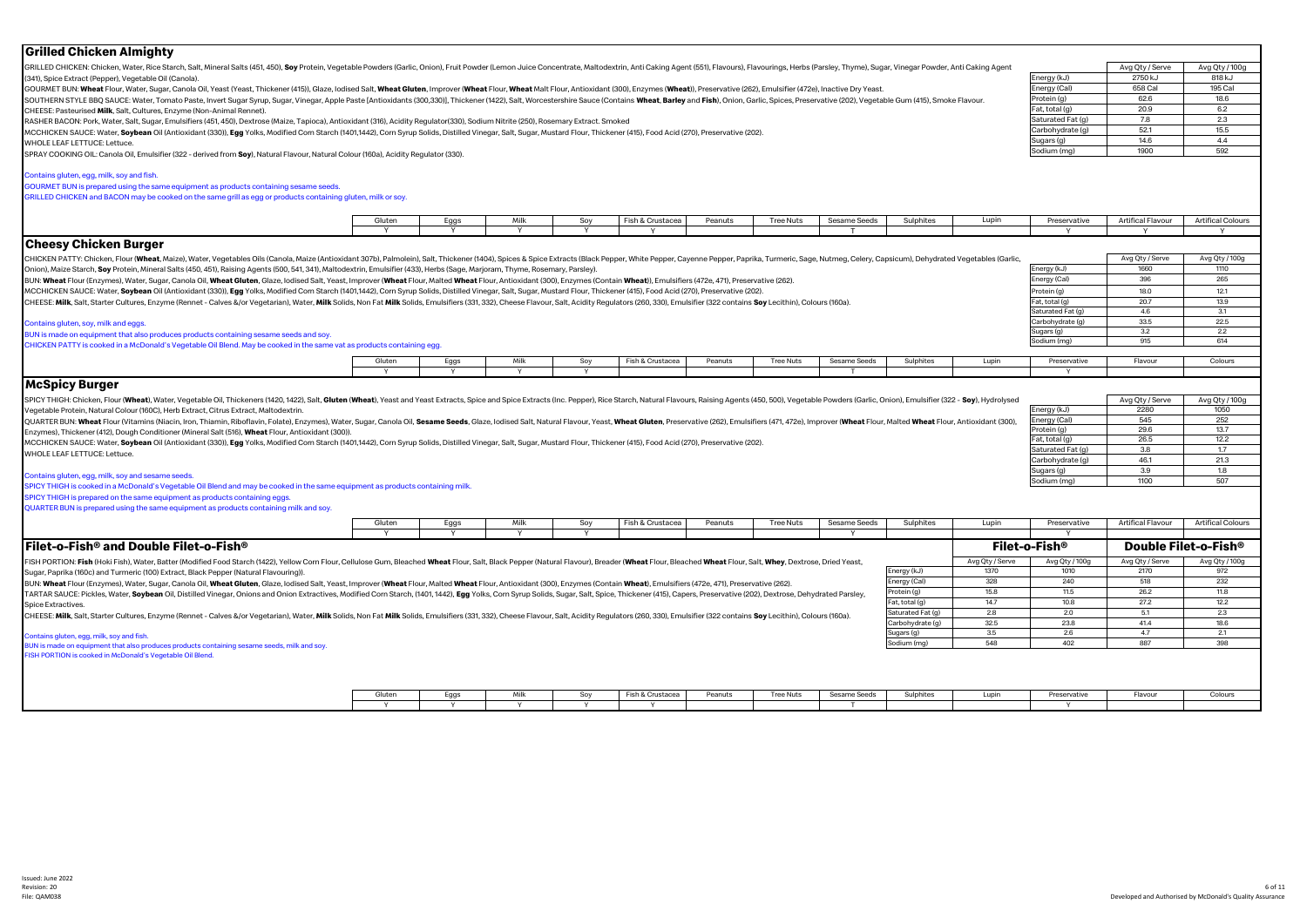| <b>WRAPS</b>                                                                                                                                                                                                                                                                             |             |              |              |          |                  |         |                               |                                |             |                 |                                       |                                |                       |
|------------------------------------------------------------------------------------------------------------------------------------------------------------------------------------------------------------------------------------------------------------------------------------------|-------------|--------------|--------------|----------|------------------|---------|-------------------------------|--------------------------------|-------------|-----------------|---------------------------------------|--------------------------------|-----------------------|
| Wholemeal Crispy Chicken Snack Wrap®                                                                                                                                                                                                                                                     |             |              |              |          |                  |         |                               |                                |             |                 |                                       |                                |                       |
| CRISPY PATTY: Chicken, Water, Wheat Flour, Vegetable Oil (Canola, Palmolein), Salt, Thickener (1422), Mineral Salts (450, 451, 452), Flavour (Wheat, Barley, Soy), Starch (Rice, Potato), Spice And Spice Extracts (Pepper, Mu                                                           |             |              |              |          |                  |         |                               |                                |             |                 |                                       | Avg Qty / Serve                | Avg Qty / 100g        |
| Raising Agent (500), Soy Protein, Maltodextrin, Natural Colours (160C, 100), Vegetable Powder (Onion), Emulsifier (433), Dextrose, Food Acid (263), Enzyme (Amylase).                                                                                                                    |             |              |              |          |                  |         |                               |                                |             |                 | Energy (kJ)                           | 1060<br>253                    | 923                   |
| WHOLEMEAL TORTILLA: Wholemeal Wheat Flour, Water, Canola Oil, Wheat Fibre, Raising Agents (450, 501), Maize Starch, Salt, Yeast, White Vinegar, Cultured Wheat Flour.<br>SHREDDED LETTUCE: Iceberg Lettuce.                                                                              |             |              |              |          |                  |         |                               |                                |             |                 | Energy (Cal)<br>Protein (g)           | 11.7                           | 221<br>10.2           |
| MCCHICKEN SAUCE: Water, Soybean Oil (Antioxidant (330)), Egg Yolks, Modified Corn Starch (1401, 1442), Corn Syrup Solids, Distilled Vinegar, Salt, Sugar, Mustard Flour, Thickener (415), Food Acid (270), Preservative (202).                                                           |             |              |              |          |                  |         |                               |                                |             |                 | Fat, total (g)                        | 11.2                           | 9.8                   |
|                                                                                                                                                                                                                                                                                          |             |              |              |          |                  |         |                               |                                |             |                 | Saturated Fat (q)<br>Carbohydrate (g) | 1.4<br>24.3                    | 1.2<br>21.1           |
| Contains gluten, egg and soy.<br>CRISPY CHICKEN is cooked in McDonald's Vegetable Oil blend and may be cooked using the same equipment as products containing gluten, egg, milk and soy.                                                                                                 |             |              |              |          |                  |         |                               |                                |             |                 | Sugars (g)                            | 1.5                            | 1.3                   |
| WHOLEMEAL TORTILLA may be produced on the same equipment as products containing soy                                                                                                                                                                                                      |             |              |              |          |                  |         |                               |                                |             |                 | Sodium (mg)                           | 541                            | 471                   |
|                                                                                                                                                                                                                                                                                          | Gluten      | Eggs         | Milk         | Soy      | Fish & Crustacea | Peanuts | <b>Tree Nuts</b>              | Sesame Seeds                   | Sulphites   | Lupin           | Preservative                          | Flavour                        | Colours               |
|                                                                                                                                                                                                                                                                                          |             | $\mathsf{v}$ |              | <b>Y</b> |                  |         |                               |                                |             |                 |                                       |                                |                       |
| Wholemeal Grilled Chicken Snack Wrap®                                                                                                                                                                                                                                                    |             |              |              |          |                  |         |                               |                                |             |                 |                                       |                                |                       |
| GRILLED CHICKEN: Chicken, Water, Rice Starch, Salt, Mineral Salts (451, 450), Soy Protein, Vegetable Powders (Garlic, Onion), Fruit Powder (Lemon Juice Concentrate, Maltodextrin, Anti Caking Agent (551), Flavourings, Herbs<br>(341), Spice Extract (Pepper), Vegetable Oil (Canola). |             |              |              |          |                  |         |                               |                                |             |                 | Energy (kJ)                           | Avg Qty / Serve<br>886         | Avg Qty / 100g<br>817 |
| WHOLEMEAL TORTILLA: Wholemeal Wheat Flour, Water, Canola Oil, Wheat Fibre, Raising Agents (450, 501), Maize Starch, Salt, Yeast, White Vinegar, Cultured Wheat Flour.                                                                                                                    |             |              |              |          |                  |         |                               |                                |             |                 | Energy (Cal)                          | 212                            | 195                   |
| SHREDDED LETTUCE: Iceberg Lettuce.                                                                                                                                                                                                                                                       |             |              |              |          |                  |         |                               |                                |             |                 | Protein (g)                           | 14.0                           | 12.9                  |
| MCCHICKEN SAUCE: Water, Soybean Oil (Antioxidant (330)), Egg Yolks, Modified Corn Starch (1401, 1442), Corn Syrup Solids, Distilled Vinegar, Salt, Sugar, Mustard Flour, Thickener (415), Food Acid (270), Preservative (202).                                                           |             |              |              |          |                  |         |                               |                                |             |                 | Fat, total (g)                        | 7.4<br>1.1                     | 6.8<br>1.2            |
| SPRAY COOKING OIL: Canola Oil, Emulsifier (322 - Soy), Natural Flavour, Natural Colour (160a), Acidity Regulator (330).                                                                                                                                                                  |             |              |              |          |                  |         |                               |                                |             |                 | Saturated Fat (g)<br>Carbohydrate (g) | 20.3                           | 18.7                  |
| Contains gluten, egg and soy.                                                                                                                                                                                                                                                            |             |              |              |          |                  |         |                               |                                |             |                 | Sugars (g)                            | 1.5                            | 1.4                   |
| GRILLED CHICKEN may be cooked on the same grill as egg or products containing gluten, milk or soy.                                                                                                                                                                                       |             |              |              |          |                  |         |                               |                                |             |                 | Sodium (mg)                           | 477                            | 440                   |
| WHOLEMEAL TORTILLA may be produced on the same equipment as products containing soy.                                                                                                                                                                                                     |             |              |              |          |                  |         |                               |                                |             |                 |                                       |                                |                       |
|                                                                                                                                                                                                                                                                                          | Gluten      | Eggs         | Milk         | Soy      | Fish & Crustacea | Peanuts | <b>Tree Nuts</b>              | Sesame Seeds                   | Sulphites   | Lupin           | Preservative                          | Flavour                        | Colours               |
|                                                                                                                                                                                                                                                                                          | Y           | Y            | T            | Y        |                  |         |                               |                                |             |                 | Y                                     |                                |                       |
| Chicken McWrap® Aioli - Crispy                                                                                                                                                                                                                                                           |             |              |              |          |                  |         |                               |                                |             |                 |                                       |                                |                       |
| CRISPY CHICKEN: Chicken, Water, Wheat Flour, Vegetable Oil (Canola, Palmolein), Salt, Thickener (1422), Mineral Salts (450, 451, A52), Flavour (Wheat, Barley, Soy), Starch (Rice, Potato), Spice And Spice Extracts (Pepper,                                                            |             |              |              |          |                  |         |                               |                                |             |                 |                                       | Avg Qty / Serve                | Avg Qty / 100g        |
| Raising Agent (500), Soy Protein, Maltodextrin, Natural Colours (160C, 100), Vegetable Powder (Onion), Emulsifier (433), Dextrose, Food Acid (263), Enzyme (Amylase).                                                                                                                    |             |              |              |          |                  |         |                               |                                |             |                 | Energy (kJ)<br>Energy (Cal)           | 2560<br>611                    | 928<br>222            |
| WHOLEMEAL TORTILLA: Wholemeal Wheat Flour, Water, Canola Oil, Wheat Fibre, Raising Agents (450, 501), Maize Starch, Salt, Yeast, White Vinegar, Cultured Wheat Flour.<br>TOMATO: Tomato.                                                                                                 |             |              |              |          |                  |         |                               |                                |             |                 | Protein (g)                           | 23.5                           | 8.5                   |
| GARLIC MAYONNAISE: Canola Oil (Antioxidant (307b, Soy), 319)), Water, Glucose Syrup (Wheat Derived), Egg Yolk, Whey Protein (Milk), Minced Garlic (Food Acids (260, 330)), Vinegar, Dijon Mustard (Acidity Regulator (260), Ac                                                           |             |              |              |          |                  |         |                               |                                |             |                 | Fat, total (g)                        | 37.3                           | 13.5                  |
| Salt, Flavour Enhancer (635), <b>Oat</b> Fibre, Flavourings ( <b>Milk</b> ), Emulsifiers (322 ( <b>Soy</b> ), 435), Colour (171), Mineral Salt (508), Vegetable Gum (415), Preservatives (202, 211).                                                                                     |             |              |              |          |                  |         |                               |                                |             |                 | Saturated Fat (g)                     | 3.3                            | 1.2                   |
| LETTUCE: Iceberg Lettuce.                                                                                                                                                                                                                                                                |             |              |              |          |                  |         |                               |                                |             |                 | Carbohydrate (g)<br>Sugars (g)        | 42.3<br>3.7                    | 15.3<br>1.3           |
|                                                                                                                                                                                                                                                                                          |             |              |              |          |                  |         |                               |                                |             |                 | Sodium (mg)                           | 1030                           | 373                   |
| Contains gluten, milk, egg, soy. Contain sulphites<br>CRISPY CHICKEN is cooked in McDonald's Vegetable Oil Blend and may be cooked in the same equipment as products containing milk.                                                                                                    |             |              |              |          |                  |         |                               |                                |             |                 |                                       |                                |                       |
|                                                                                                                                                                                                                                                                                          |             |              | Milk         |          |                  |         |                               |                                |             |                 | Preservative                          |                                |                       |
|                                                                                                                                                                                                                                                                                          | Gluten      | Eggs<br>Y    | $\mathbf{v}$ | Soy<br>Y | Fish & Crustacea | Peanuts | <b>Tree Nuts</b>              | Sesame Seeds                   | Sulphites   | Lupin           |                                       | Flavour<br>$\checkmark$        | Colours               |
| Chicken McWrap® Aioli - Grilled                                                                                                                                                                                                                                                          |             |              |              |          |                  |         |                               |                                |             |                 |                                       |                                |                       |
| GRILLED CHICKEN: Chicken, Water, Rice Starch, Salt, Mineral Salts (451, 450), Soy Protein, Vegetable Powders (Garlic, Onion), Fruit Powder (Lemon Juice Concentrate, Maltodextrin, Anti Caking Agent (551), Flavours), Flavour                                                           |             |              |              |          |                  |         |                               |                                |             |                 |                                       | Avg Qty / Serve                | Avg Qty / 100g        |
| (341), Spice Extract (Pepper), Vegetable Oil (Canola).                                                                                                                                                                                                                                   |             |              |              |          |                  |         |                               |                                |             |                 | Energy (kJ)                           | 2210                           | 841                   |
| WHOLEMEAL TORTILLA: Wholemeal Flour, Water, Canola Oil, Wheat Fibre, Raising Agents (450, 501), Maize Starch, Salt, Yeast, White Vinegar, Cultured Wheat Flour.                                                                                                                          |             |              |              |          |                  |         |                               |                                |             |                 | Energy (Cal)                          | 529                            | 201                   |
| TOMATO: Tomato.                                                                                                                                                                                                                                                                          |             |              |              |          |                  |         |                               |                                |             |                 | Protein (g)                           | 28.2<br>29.6                   | 10.7<br>11.3          |
| GARLIC MAYONNAISE: Canola Oil (Antioxidant (307b, Soy), 319)), Water, Glucose Syrup (Wheat Derived), Egg Yolk, Whey Protein (Milk), Minced Garlic (Food Acids (260, 330)), Vinegar, Dijon Mustard (Acidity Regulator (260), Ac                                                           |             |              |              |          |                  |         |                               |                                |             |                 | Fat, total (g)<br>Saturated Fat (g)   | 2.8                            | 1.0                   |
| Salt, Flavour Enhancer (635), Oat Fibre, Flavourings (Milk), Emulsifiers (322 (Soy), 435), Colour (171), Mineral Salt (508), Vegetable Gum (415), Preservatives (202, 211).<br>ETTUCE: Iceberg Lettuce.                                                                                  |             |              |              |          |                  |         |                               |                                |             |                 | Carbohydrate (g)                      | 34.3                           | 13.0                  |
| SPRAY COOKING OIL: Canola Oil, Emulsifier (322 - derived from soy), Natural Flavour, Natural Colour (160a), Acidity Regulator (330).                                                                                                                                                     |             |              |              |          |                  |         |                               |                                |             |                 | Sugars (g)                            | 3.6                            | 1.4                   |
|                                                                                                                                                                                                                                                                                          |             |              |              |          |                  |         |                               |                                |             |                 | Sodium (mg)                           | 900                            | 342                   |
| Contains gluten, milk, egg, soy. Contain sulphites.                                                                                                                                                                                                                                      |             |              |              |          |                  |         |                               |                                |             |                 |                                       |                                |                       |
| GRILLED CHICKEN may be cooked on the same equipment as egg or products containing gluten.                                                                                                                                                                                                |             |              |              |          |                  |         |                               |                                |             |                 |                                       |                                |                       |
|                                                                                                                                                                                                                                                                                          | Gluter<br>Y | Eggs<br>Y    | Milk<br>Y    | Soy<br>Y | Fish & Crustacea | Peanuts | <b>Tree Nuts</b>              | Sesame Seeds                   | Sulphites   | Lupin           | Preservative<br>Y                     | Flavour<br>$\mathbf{v}$        | Colours               |
|                                                                                                                                                                                                                                                                                          |             |              |              |          |                  |         |                               |                                |             |                 |                                       |                                |                       |
| <b>FRIES</b>                                                                                                                                                                                                                                                                             |             |              |              |          |                  |         |                               |                                |             |                 |                                       |                                |                       |
|                                                                                                                                                                                                                                                                                          |             |              |              |          |                  |         |                               |                                |             |                 |                                       |                                |                       |
| Fries                                                                                                                                                                                                                                                                                    |             |              |              |          |                  |         |                               | Small                          |             |                 | Medium                                | Large                          |                       |
| FRIES: Potatoes, Canola Oil, Dextrose Monohydrate (corn derived), Sodium Acid Pyrophosphate (450), Antifoam (900a)                                                                                                                                                                       |             |              |              |          |                  |         |                               | Avg Qty / Serve Avg Qty / 100g |             | Avg Qty / Serve | Avg Qty / 100g                        | Avg Qty / Serve Avg Qty / 100g |                       |
|                                                                                                                                                                                                                                                                                          |             |              |              |          |                  |         | Energy (kJ)                   | 967                            | 1270        | 1320            | 1270                                  | 1690                           | 1270                  |
| FRIES are cooked in vegetable oil blend, salt added. May be cooked in the same equipment as products containing gluten.                                                                                                                                                                  |             |              |              |          |                  |         | Energy (Cal)                  | 231                            | 304         | 316             | 304                                   | 404                            | 304                   |
|                                                                                                                                                                                                                                                                                          |             |              |              |          |                  |         | Protein (g)<br>Fat, total (g) | 3.6<br>12.2                    | 4.8<br>16.0 | 5.0<br>16.6     | 4.8<br>16.0                           | 6.4<br>21.3                    | 4.8<br>16.0           |
|                                                                                                                                                                                                                                                                                          |             |              |              |          |                  |         | Saturated Fat (g)             | 1.0                            | 1.3         | 1.4             | 1.3                                   | 1.7                            | 1.3                   |
|                                                                                                                                                                                                                                                                                          |             |              |              |          |                  |         | Carbohydrate (g)              | 25.7                           | 33.8        | 35.2            | 33.8                                  | 45.0                           | 33.8                  |
|                                                                                                                                                                                                                                                                                          |             |              |              |          |                  |         | Sugars (g)                    | 0.4                            | 0.5         | 0.0             | 0.0                                   | 0.7                            | 0.5                   |
|                                                                                                                                                                                                                                                                                          |             |              |              |          |                  |         | Sodium (mg)                   | 222                            | 292         | 304             | 292                                   | 388                            | 292                   |
|                                                                                                                                                                                                                                                                                          | Gluten      | Eggs         | Milk         | Soy      | Fish & Crustacea | Peanuts | <b>Tree Nuts</b>              | Sesame Seeds                   | Sulphites   | Lupin           | Preservative                          | Flavour                        | Colours               |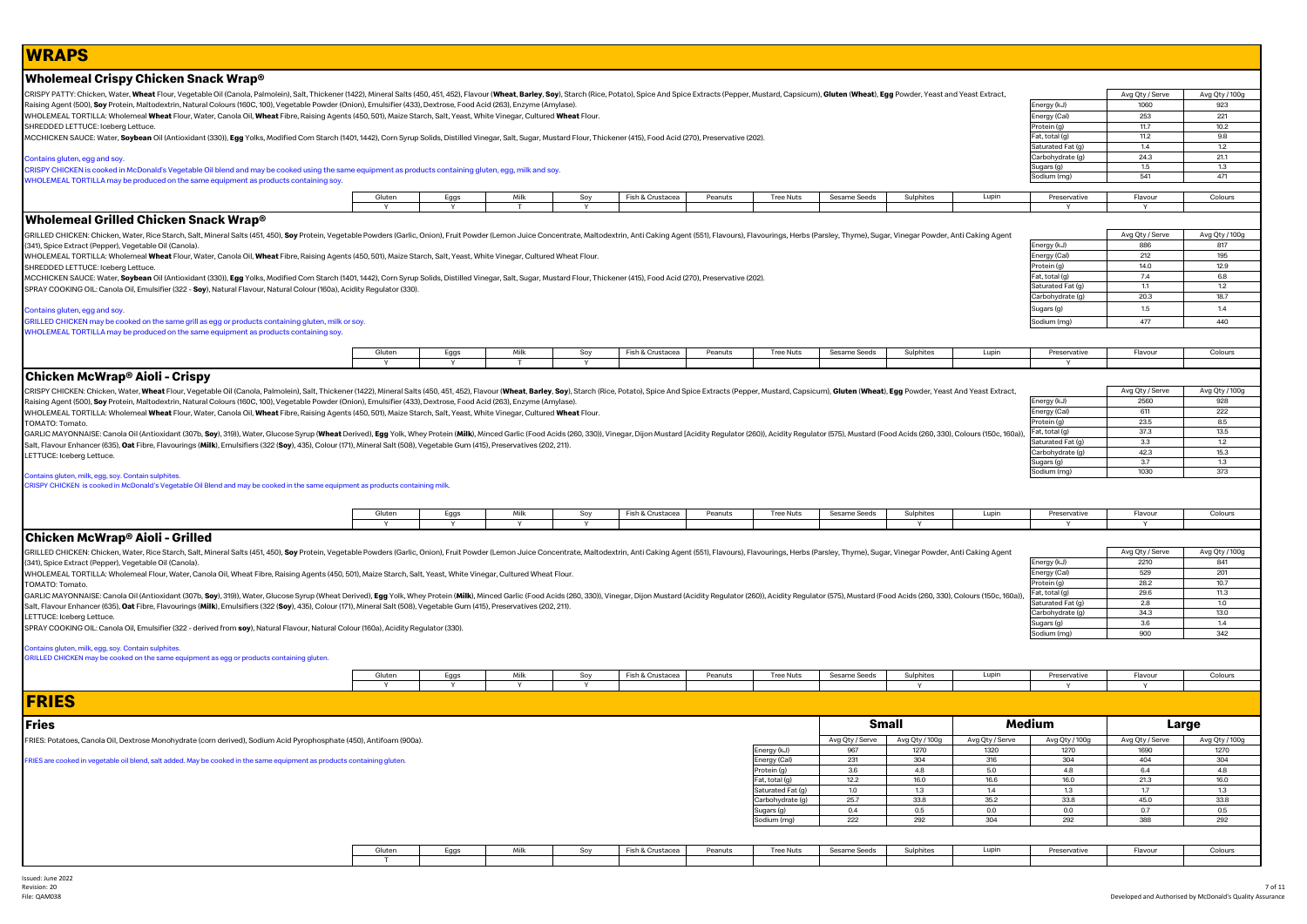| <b>Apple Slices</b>                                                                                                                                                                                                                                                                      |        |      |      |          |                                |                        |                       |                         |                       |                       |                                       |                        |                        |
|------------------------------------------------------------------------------------------------------------------------------------------------------------------------------------------------------------------------------------------------------------------------------------------|--------|------|------|----------|--------------------------------|------------------------|-----------------------|-------------------------|-----------------------|-----------------------|---------------------------------------|------------------------|------------------------|
| Apples Slices, Antioxidants (300, 302), Mineral Salt (170).                                                                                                                                                                                                                              |        |      |      |          |                                |                        |                       |                         |                       |                       |                                       | Avg Qty / Serve        | Avg Qty / 100g         |
|                                                                                                                                                                                                                                                                                          |        |      |      |          |                                |                        |                       |                         |                       |                       | Energy (kJ)                           | 174                    | 218                    |
| May contain Apple Seeds.                                                                                                                                                                                                                                                                 |        |      |      |          |                                |                        |                       |                         |                       |                       | Energy (Cal)                          | 41                     | 52                     |
|                                                                                                                                                                                                                                                                                          |        |      |      |          |                                |                        |                       |                         |                       |                       | Protein (g)<br>Fat, total (g)         | 0.3<br>0.2             | 0.4<br>0.3             |
|                                                                                                                                                                                                                                                                                          |        |      |      |          |                                |                        |                       |                         |                       |                       | Saturated Fat (g)                     | < 0.1                  | 0.1                    |
|                                                                                                                                                                                                                                                                                          |        |      |      |          |                                |                        |                       |                         |                       |                       | Carbohydrate (g)                      | $8.5\,$                | 10.6                   |
|                                                                                                                                                                                                                                                                                          |        |      |      |          |                                |                        |                       |                         |                       |                       | Sugars (g)                            | 7.9                    | 9.9                    |
|                                                                                                                                                                                                                                                                                          |        |      |      |          |                                |                        |                       |                         |                       |                       | Sodium (mg)                           | $\overline{2}$         | $\overline{2}$         |
|                                                                                                                                                                                                                                                                                          | Gluten | Eggs | Milk | Soy      | Fish & Crustacea               | Peanuts                | <b>Tree Nuts</b>      | Sesame Seeds            | Sulphites             | Lupin                 | Preservative                          | Flavour                | Colours                |
|                                                                                                                                                                                                                                                                                          |        |      |      |          |                                |                        |                       |                         |                       |                       |                                       |                        |                        |
| Garden Salad                                                                                                                                                                                                                                                                             |        |      |      |          |                                |                        |                       |                         |                       |                       |                                       |                        |                        |
| LETTUCE: Iceberg Lettuce.                                                                                                                                                                                                                                                                |        |      |      |          |                                |                        |                       |                         |                       |                       |                                       | Avg Qty / Serve        | Avg Qty / 100g         |
| TOMATO: Tomato.                                                                                                                                                                                                                                                                          |        |      |      |          |                                |                        |                       |                         |                       |                       | Energy (kJ)                           | 90                     | 73                     |
| RED ONION RINGS: Onion.                                                                                                                                                                                                                                                                  |        |      |      |          |                                |                        |                       |                         |                       |                       | Energy (Cal)                          | 21                     | 17                     |
|                                                                                                                                                                                                                                                                                          |        |      |      |          |                                |                        |                       |                         |                       |                       | Protein (g)                           | $1.2\,$                | 1.0                    |
|                                                                                                                                                                                                                                                                                          |        |      |      |          |                                |                        |                       |                         |                       |                       | Fat, total (g)                        | 0.2                    | 0.2                    |
|                                                                                                                                                                                                                                                                                          |        |      |      |          |                                |                        |                       |                         |                       |                       | Saturated Fat (g)<br>Carbohydrate (g) | 0.1<br>2.8             | 0.1<br>2.2             |
|                                                                                                                                                                                                                                                                                          |        |      |      |          |                                |                        |                       |                         |                       |                       | Sugars (g)                            | 1.9                    | 1.6                    |
|                                                                                                                                                                                                                                                                                          |        |      |      |          |                                |                        |                       |                         |                       |                       | Sodium (mg)                           | 6                      | 5                      |
|                                                                                                                                                                                                                                                                                          |        |      |      |          |                                |                        |                       |                         |                       |                       |                                       |                        |                        |
|                                                                                                                                                                                                                                                                                          | Gluten | Eggs | Milk | Soy      | Fish & Crustacea               | Peanuts                | <b>Tree Nuts</b>      | Sesame Seeds            | Sulphites             | Lupin                 | Preservative                          | Flavour                | Colours                |
| <b>CONDIMENTS</b>                                                                                                                                                                                                                                                                        |        |      |      |          |                                |                        |                       |                         |                       |                       |                                       |                        |                        |
| <b>Balsamic Salad Dressing</b>                                                                                                                                                                                                                                                           |        |      |      |          |                                |                        |                       |                         |                       |                       |                                       |                        |                        |
| Water, Vinegar, Canola Oil [Antioxidant (307b (Soy))], Balsamic Vinegar [Colour (150d), Preservative (220)], Sugar, Salt, Garlic (Minimum 0.4%), Vegetable Gum Blend [Vegetable Gums (415, 417, 401), Food Acid (331)], Preser                                                           |        |      |      |          |                                |                        |                       |                         |                       |                       |                                       | Avg Qty / Serve        | Avg Qty / 100g         |
|                                                                                                                                                                                                                                                                                          |        |      |      |          |                                |                        |                       |                         |                       |                       | Energy (kJ)                           | 244                    | 814                    |
| <b>Contains Soy and Sulphites.</b>                                                                                                                                                                                                                                                       |        |      |      |          |                                |                        |                       |                         |                       |                       | Energy (Cal)                          | 58                     | 195                    |
|                                                                                                                                                                                                                                                                                          |        |      |      |          |                                |                        |                       |                         |                       |                       | Protein (g)<br>Fat, total (g)         | 0.1<br>$4.5\,$         | 0.2<br>15              |
|                                                                                                                                                                                                                                                                                          |        |      |      |          |                                |                        |                       |                         |                       |                       |                                       |                        |                        |
|                                                                                                                                                                                                                                                                                          |        |      |      |          |                                |                        |                       |                         |                       |                       |                                       |                        |                        |
|                                                                                                                                                                                                                                                                                          |        |      |      |          |                                |                        |                       |                         |                       |                       | Saturated Fat (g)<br>Carbohydrate (g) | 0.4<br>4.5             | 1.2<br>15.1            |
|                                                                                                                                                                                                                                                                                          |        |      |      |          |                                |                        |                       |                         |                       |                       | Sugars (g)                            | 4.1                    | 13.7                   |
|                                                                                                                                                                                                                                                                                          |        |      |      |          |                                |                        |                       |                         |                       |                       | Sodium (mg)                           | 231                    | 770                    |
|                                                                                                                                                                                                                                                                                          |        |      |      |          |                                |                        |                       |                         |                       |                       |                                       |                        |                        |
|                                                                                                                                                                                                                                                                                          | Gluten | Eggs | Milk | Soy<br>Y | Fish & Crustacea               | Peanuts                | <b>Tree Nuts</b>      | Sesame Seeds            | Sulphites             | Lupin                 | Preservative                          | Flavour                | Colours                |
| <b>McNugget Dipping Sauces</b>                                                                                                                                                                                                                                                           |        |      |      |          |                                |                        | <b>Barbecue</b>       | <b>Sweet &amp; Sour</b> |                       |                       | Ketchup                               |                        | Aioli                  |
|                                                                                                                                                                                                                                                                                          |        |      |      |          |                                |                        |                       |                         |                       |                       |                                       |                        |                        |
| BBQ SAUCE: Water, Sugar, Tomato Paste, Vinegar, Teriyaki Sauce (contains Gluten, Soy), Thickeners (1422, 415), Salt, Natural Colour (Burnt Sugar), Vegetable Oil, Mustard,<br>Smoke Flavour, Preservatives (211, 202), Vegetable Powders, Spice, Yeast Extract.                          |        |      |      |          | Energy (kJ)                    | Avg Qty / Serve<br>183 | Avg Qty / 100g<br>652 | Avg Qty / Serve<br>228  | Avg Qty / 100g<br>813 | Avg Qty / Serve<br>43 | Avg Qty / 100g<br>478                 | Avg Qty / Serve<br>776 | Avg Qty / 100g<br>2770 |
|                                                                                                                                                                                                                                                                                          |        |      |      |          | Energy (Cal)                   | 44                     | 156                   | 54                      | 194                   | 10                    | 114                                   | 185                    | 662                    |
| Contains gluten and soy.                                                                                                                                                                                                                                                                 |        |      |      |          | Protein (g)                    | 0.2                    | 0.8                   | 0.1                     | 0.3                   | 0.1                   | 1.5                                   | 0.5                    | 1.9                    |
|                                                                                                                                                                                                                                                                                          |        |      |      |          | Fat, total (g)                 | 0.3                    | 1.1                   | 0.2                     | 0.7                   | 0.0                   | 0.0                                   | 20.0                   | 71.5                   |
| KETCHUP: Water, Tomato Paste, High Fructose Corn Syrup, Glucose Corn Syrup, Vinegar, Salt, Flavouring (Soybean Oil).                                                                                                                                                                     |        |      |      |          | Saturated Fat (g)              | 0.1<br>9.7             | 0.2<br>34.8           | 0.0<br>12.8             | 0.1<br>45.8           | 0.0<br>2.3            | 0.0<br>26.1                           | 1.6<br>1.5             | 5.8<br>5.2             |
|                                                                                                                                                                                                                                                                                          |        |      |      |          | Carbohydrate (g)<br>Sugars (g) | 8.8                    | 31.6                  | 10.3                    | 36.8                  | 1.8                   | 20.0                                  | 1.0                    | 3.4                    |
| <b>Contains soy</b>                                                                                                                                                                                                                                                                      |        |      |      |          | Sodium (mg)                    | 176                    | 627                   | 116                     | 416                   | 88                    | 983                                   | 112                    | 400                    |
| AIOLI: Vegetable Oil, Water, Egg Yolk, Vinegar, Garlic, Dextrose, Cheese Powder (Contains Milk), Milk Solids, Salt, Acidity Regulator (270), Natural Flavours (Milk), Onion, Spice,<br>Preservative (202), Stabiliser (415), Antioxidant (385).                                          |        |      |      |          |                                |                        |                       |                         |                       |                       |                                       |                        |                        |
| <b>Contains Egg and Milk.</b>                                                                                                                                                                                                                                                            |        |      |      |          |                                |                        |                       |                         |                       |                       |                                       |                        |                        |
| Sweet & Sour: Water, Sugar, Apricot Puree, Vinegar, Thickeners (1422, 415), Teriyaki Sauce (contains gluten, soy), Salt, Vegetable Oil, Mustard, Yeast Extract, Preservatives (211,<br>202), Vegetable Powders, Acidity Regulator (330), Natural Flavour, Spices, Natural Colour (160c). |        |      |      |          |                                |                        |                       |                         |                       |                       |                                       |                        |                        |
| Contains gluten and soy.                                                                                                                                                                                                                                                                 |        |      |      |          |                                |                        |                       |                         |                       |                       |                                       |                        |                        |
|                                                                                                                                                                                                                                                                                          | Gluten | Eggs | Milk | Soy      | Fish & Crustacea               | Peanuts                | Tree Nuts             | Sesame Seeds            | Sulphites             | Lupin                 | Preservative                          | Flavour                | Colours                |
| Barbecue                                                                                                                                                                                                                                                                                 | Y      |      |      | Y        |                                |                        |                       |                         |                       |                       | Y                                     | Y                      | Y                      |
| Sweet & Sour<br>Ketchup                                                                                                                                                                                                                                                                  | Υ      |      |      | Υ<br>Y   |                                |                        |                       |                         |                       |                       | Υ                                     |                        |                        |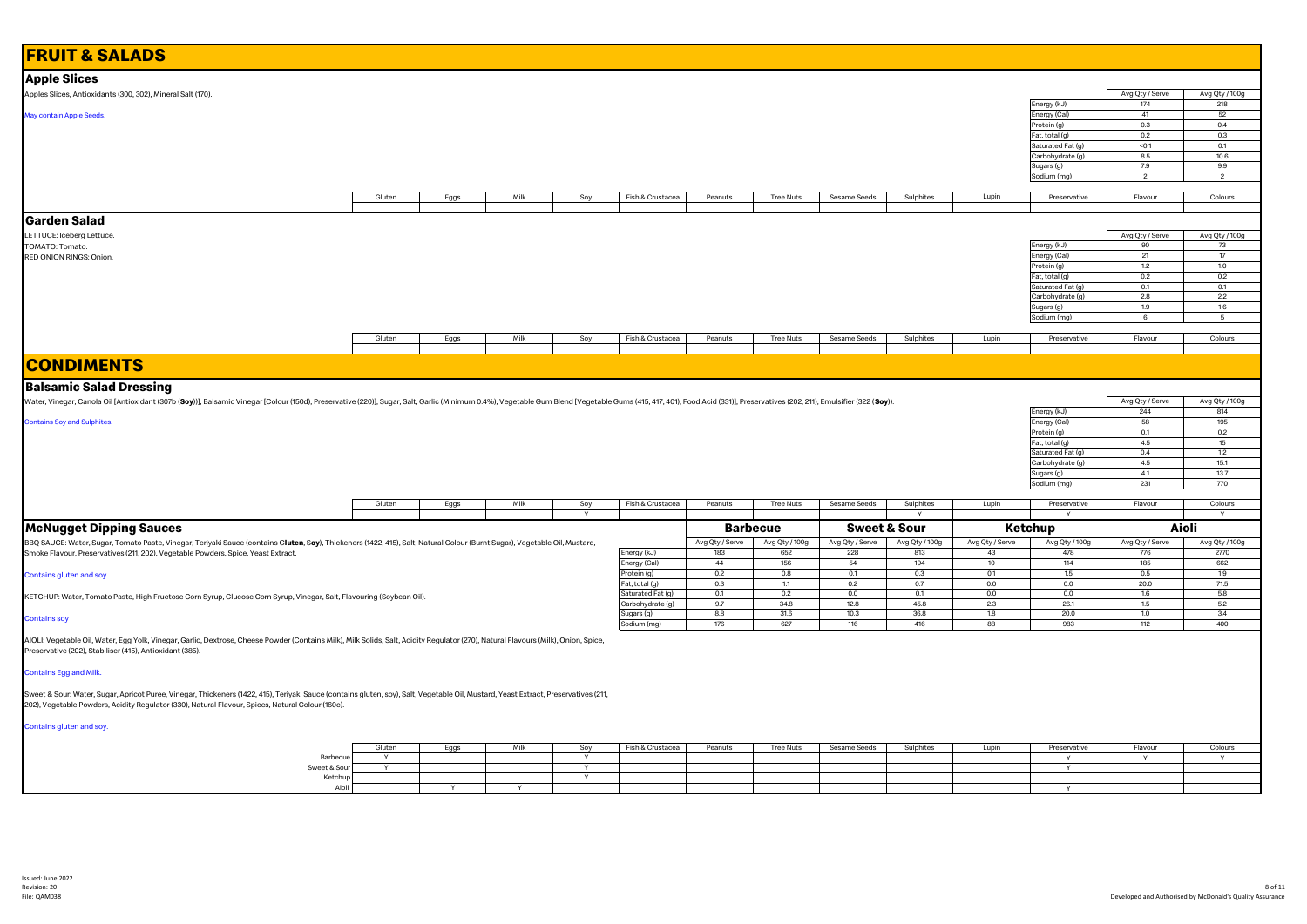# **BREAKFAST**

## **Big Brekkie Beef Burger**

### BEEF: Beef.

QUARTER BUN: Wheat Flour, Water, Sugar, Canola Oil, Sesame Seeds, Glaze, Iodised Salt, Yeast, Improver (Wheat Flour, Malted Wheat Flour, Antioxidant (300), Enzymes (Contain Wheat), Preservative (262), Emulsifiers (472e, 47 HASH BROWN: Potatoes, Canola Oil, Dextrose (Maize), Seasoning (Black Pepper, Salt, Modified Corn Starch).

EGG: Fresh Shell **Egg**.

SOUTHERN STYLE BBQ SAUCE: Water, Tomato Paste, Invert Sugar Syrup, Sugar, Vinegar, Apple Paste [Antioxidants (300,330)], Thickener (1422), Salt, Worcestershire Sauce (Contains Wheat, Barley and Fish), Onion, Garlic, Spices TASTY CHEESE: Pasteurised **Milk**, Salt, Cultures, Enzyme (Non-Animal Rennet).

RASHER BACON: Pork, Water, Salt, Sugar, Emulsifiers (451, 450), Dextrose (Maize, Tapioca), Antioxidant (316), Acidity Regulator(330), Sodium Nitrite (250), Rosemary Extract. Smoked.

SPRAY COOKING OIL: Canola Oil, Emulsifier (322 - **Soy**), Natural Flavour, Natural Colour (160a), Acidity Regulator (330).

BEEF PATTY SEASONING: Salt, Black Pepper, Sunflower Oil.

Contains gluten, egg, fish, milk, soy and sesame seeds. QUARTER BUN are produced on equipment that also produces products containing milk and soy.

HASH BROWN is cooked in a McDonald's Vegetable Oil blend.

BEEF PATTY and BACON may be cooked in the same equipment as eggs or product containing gluten.

| Gluten | Egg | ິ້<br>ov. | $-1$<br>∙& Crustace.<br>Fish J | Peanuts<br>-------- | <b>Tree Nuts</b> | Sesame Seeds | <b>Sulphites</b> | Luu | Preservative | ∼lavou<br> | Colour: |
|--------|-----|-----------|--------------------------------|---------------------|------------------|--------------|------------------|-----|--------------|------------|---------|
|        |     |           |                                |                     |                  |              |                  |     |              |            |         |

**Hash Brown**

| HASH BROWN: Potatoes, Canola Oil, Dextrose (Maize), Seasoning (Black Pepper, Salt, Modified Corn Starch). |  |  |  |
|-----------------------------------------------------------------------------------------------------------|--|--|--|
|-----------------------------------------------------------------------------------------------------------|--|--|--|

### **Contain traces of sulphites**

shbrown is cooked in McDonald's Vegetable Oil blend and may be cooked in the same equipment as products containing gluten.

|                   | Avg Qty / Serve | Avg Qty / 100g |
|-------------------|-----------------|----------------|
| Energy (kJ)       | 582             | 1050           |
| Energy (Cal)      | 139             | 250            |
| Protein (g)       | 1.3             | 2.4            |
| Fat, total (g)    | 9.6             | 17.2           |
| Saturated Fat (g) | 0.8             | 1.4            |
| Carbohydrate (g)  | 11.5            | 20.7           |
| Sugars (g)        | 0.2             | 0.3            |
| Sodium (mg)       | 256             | 460            |

Avg Qty / Serve Avg Qty / 100g<br>3370 1100

Energy (kJ) 3370 1100<br>
Energy (Cal) 807 264 Energy (Cal) 807 264<br>Protein (a) 437 143 Protein (g) 43.7 14.3<br>
Fat, total (g) 47.1 15.4 Fat, total (g) 47.1 15.4<br>Saturated Fat (g) 17.1 5.6 Saturated Fat (g) 17.1 5.6<br>Carbohydrate (g) 50.8 16.6 Carbohydrate (g) 50.8 16.6<br>Sugars (g) 10.9 3.6 Sugars (g) 10.9 3.6<br>Sodium (ma) 1390 453

Sodium (mg)

Energy (Cal) 325 215 596 267<br>Protein (n) 38 58 94 42 Protein (g) | 8.8 | 5.8 | 9.4 | 4.2 Fat, total (g) | 8.8 | 5.8 | 18.6 | 8.3 Saturated Fat (g) 1.5 1.0 8.4 3.8 Carbohydrate (g) | 50.8 | 33.6 | 95.7 | 42.9 Sugars (g) | 12.1 | 8.0 | 44.2 | 19.8

|                                                                                                                                                                                                                                | Gluter |  | Fish & Crustacea | Peanuts | <b>Tree Nuts</b> | Sesame Seeds | Sulphites   | Lupin           | Preservative          | Flavour                                  | Colours        |
|--------------------------------------------------------------------------------------------------------------------------------------------------------------------------------------------------------------------------------|--------|--|------------------|---------|------------------|--------------|-------------|-----------------|-----------------------|------------------------------------------|----------------|
|                                                                                                                                                                                                                                |        |  |                  |         |                  |              |             |                 |                       |                                          |                |
| <b>Hotcakes</b>                                                                                                                                                                                                                |        |  |                  |         |                  |              |             |                 | <b>Plain Hotcakes</b> | <b>THOLCARES WILLI SYTUP &amp;</b>       |                |
| HOTCAKES: Water, Wheat Flour (Vitamins (Thiamin, Folic Acid)), Sugar, Whey Powder (From Milk), Maize Flour, Canola Oil, Raising Agents (500, 541, 341), Dextrose, Egg Powder, Emulsifier (471) (Antioxidants (307, 304, 330) [ |        |  |                  |         |                  |              |             | Avg Qty / Serve | Avg Qty / 100         | <b>Whinned Rutter</b><br>Avg Qty / Serve | Avg Qty / 100g |
| Thickener (415).                                                                                                                                                                                                               |        |  |                  |         |                  |              | Energy (kJ) | 1360            |                       | 2490                                     | 1120           |

HOTCAKE SYRUP: Corn Syrup, Sugar, Water, Artificial Maple Flavour, Preservative (202), Caramel Color (150d).

WHIPPED BUTTER: **Cream**, Water, Salt.

Contains egg, gluten, milk.

**Hotcakes**<br>HOTCAKES: Water, Wh

|                                                                                                              |        |      |      |     |                  |         |                  |              | Sodium (mg)       | 478             |                      | 575             | 258                                |
|--------------------------------------------------------------------------------------------------------------|--------|------|------|-----|------------------|---------|------------------|--------------|-------------------|-----------------|----------------------|-----------------|------------------------------------|
|                                                                                                              |        |      |      |     |                  |         |                  |              |                   |                 |                      |                 |                                    |
|                                                                                                              | Gluten | Eggs | Milk | Soy | Fish & Crustacea | Peanuts | <b>Tree Nuts</b> | Sesame Seeds | Sulphites         | Lupin           | Preservative         | Flavour         | Colours                            |
| <b>Plain Hotcakes</b>                                                                                        |        |      |      |     |                  |         |                  |              |                   |                 |                      |                 |                                    |
| Hotcakes with Syrup and Butter                                                                               |        |      |      |     |                  |         |                  |              |                   |                 |                      | $\lambda$       |                                    |
| <b>Hotcake Condiments</b>                                                                                    |        |      |      |     |                  |         |                  |              |                   |                 | <b>Hotcake Syrup</b> |                 | <b>Whipped Butter (2 portions)</b> |
| HOTCAKE SYRUP: Corn Syrup, Sugar, Water, Artificial Maple Flavour, Preservative (202), Caramel Color (150d). |        |      |      |     |                  |         |                  |              |                   | Avg Qty / Serve | Avg Qty / 100ml      | Avg Qty / Serve | Avg Qty / 100g                     |
|                                                                                                              |        |      |      |     |                  |         |                  |              | Energy (kJ)       | 581             | 1310                 | 342             | 3020                               |
| WHIPPED BUTTER: Cream, Water, Salt.                                                                          |        |      |      |     |                  |         |                  |              | Energy (Cal)      | 139             | 314                  | 82              | 721                                |
|                                                                                                              |        |      |      |     |                  |         |                  |              | Protein (g)       | 0.6             | 1.4                  | 0.1             | 0.5                                |
| <b>Contains milk.</b>                                                                                        |        |      |      |     |                  |         |                  |              | Fat, total (g)    | 0.6             | 1.4                  | 9.2             | 81.0                               |
|                                                                                                              |        |      |      |     |                  |         |                  |              | Saturated Fat (g) | 0.6             | 1.4                  | 6.2             | 55.1                               |
|                                                                                                              |        |      |      |     |                  |         |                  |              | Carbohydrate (g)  | 44.8            | 101.0                | 0.1             | 0.7                                |
|                                                                                                              |        |      |      |     |                  |         |                  |              | Sugars (g)        | 32.1            | 72.4                 | 0.1             | 0.7                                |
|                                                                                                              |        |      |      |     |                  |         |                  |              | Sodium (mg)       | 18              | 41                   | 79              | 695                                |
|                                                                                                              |        |      |      |     |                  |         |                  |              |                   |                 |                      |                 |                                    |
|                                                                                                              | Gluten | Eggs | Milk | Soy | Fish & Crustacea | Peanuts | <b>Tree Nuts</b> | Sesame Seeds | Sulphites         | Lupin           | Preservative         | Flavour         | Colours                            |
| Hotcake Syrup                                                                                                |        |      |      |     |                  |         |                  |              |                   |                 |                      |                 | $\lambda$                          |
| Whipped Butter (Milk)                                                                                        |        |      |      |     |                  |         |                  |              |                   |                 |                      |                 |                                    |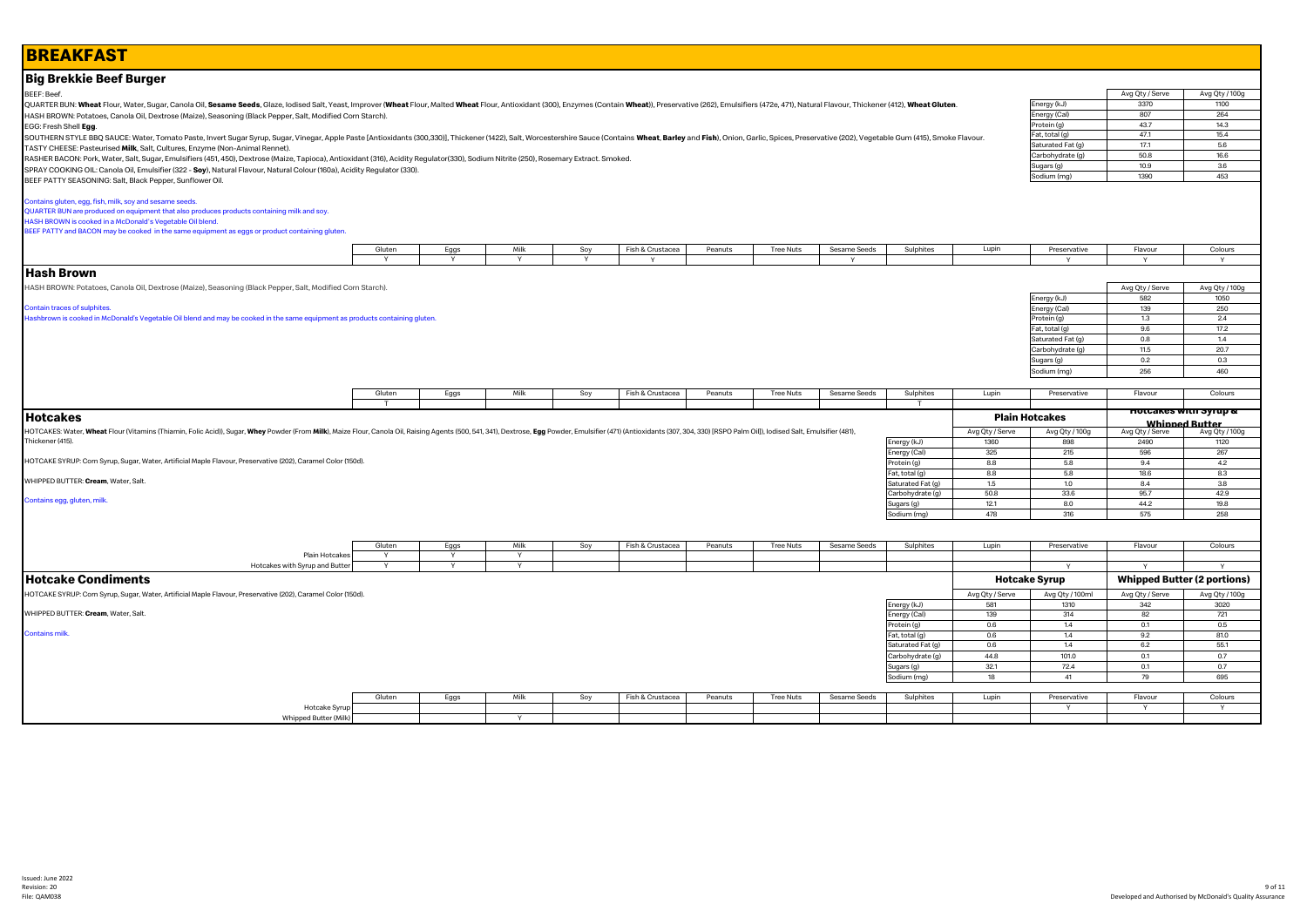| <b>Bacon &amp; Egg McMuffin®</b>                                                                                                                                                                                                                                                                                                                                                                                                                                 |        |                           |      |        |                  |         |                  |              |           |       |                                     |                 |                |
|------------------------------------------------------------------------------------------------------------------------------------------------------------------------------------------------------------------------------------------------------------------------------------------------------------------------------------------------------------------------------------------------------------------------------------------------------------------|--------|---------------------------|------|--------|------------------|---------|------------------|--------------|-----------|-------|-------------------------------------|-----------------|----------------|
| ENGLISH MUFFIN: Wheat Flour, Water, Ground Maize, Yeast, Canola Oil, Sugar, Wheat Gluten, Preservatives (262, 263, 202), Iodised Salt, Improver (Maize Starch, Emulsifiers (481, 472e), Acidity Regulator (297), Soy Flour, Wh                                                                                                                                                                                                                                   |        |                           |      |        |                  |         |                  |              |           |       |                                     | Avg Qty / Serve | Avg Qty / 100g |
| Wheat).                                                                                                                                                                                                                                                                                                                                                                                                                                                          |        |                           |      |        |                  |         |                  |              |           |       | Energy (kJ)                         | 1300<br>311     | 958<br>229     |
| EGG: Fresh Shell Egg.<br>CHEESE: Milk, Salt, Starter Cultures, Enzyme (Rennet - Calves &/or Vegetarian)], Water, Milk Solids, Non Fat Milk Solids, Emulsifiers (331, 332), Cheese Flavour, Salt, Acidity Regulators (260, 330), Emulsifier (322 contain                                                                                                                                                                                                          |        |                           |      |        |                  |         |                  |              |           |       | Energy (Cal)<br>Protein (g)         | 19.8            | 14.5           |
| RASHER BACON: Pork, Water, Salt, Sugar, Emulsifiers (451, 450), Dextrose (Maize, Tapioca), Antioxidant (316), Acidity Regulator (330), Sodium Nitrite (250), Rosemary Extract. Smoked.                                                                                                                                                                                                                                                                           |        |                           |      |        |                  |         |                  |              |           |       | Fat, total (g)                      | 14.5            | 10.6           |
| SPRAY COOKING OIL: Canola Oil, Emulsifier (322 - derived from Soy), Natural Flavour, Natural Colour (160a), Acidity Regulator (330).                                                                                                                                                                                                                                                                                                                             |        |                           |      |        |                  |         |                  |              |           |       | Saturated Fat (g)                   | 5.7             | 4.2            |
|                                                                                                                                                                                                                                                                                                                                                                                                                                                                  |        |                           |      |        |                  |         |                  |              |           |       | Carbohydrate (g)<br>Sugars (g)      | 24.0<br>3.5     | 17.7<br>2.5    |
| Contains gluten, egg, milk and soy.<br>ENGLISH MUFFIN is made in the same facility as products containing sesame seeds and same equipment as products containing milk.                                                                                                                                                                                                                                                                                           |        |                           |      |        |                  |         |                  |              |           |       | Sodium (mg)                         | 756             | 556            |
| BACON may cooked on the same equipment as eggs or products containing gluten.                                                                                                                                                                                                                                                                                                                                                                                    |        |                           |      |        |                  |         |                  |              |           |       |                                     |                 |                |
|                                                                                                                                                                                                                                                                                                                                                                                                                                                                  | Gluten | Eggs                      | Milk | Soy    | Fish & Crustacea | Peanuts | <b>Tree Nuts</b> | Sesame Seeds | Sulphites | Lupin | Preservative                        | Flavour         | Colours        |
| $\sf{Massive}\,M\rm{c}M$ uffin®                                                                                                                                                                                                                                                                                                                                                                                                                                  |        |                           |      |        |                  |         |                  |              |           |       |                                     |                 |                |
| SAUSAGE PATTY: Beef, Potato Starch, Salt, Maltodextrin, Dextrose, Herb, Dehydrated Vegetable, Spices, Vegetable Oil (Maize, (Antioxidant 307b)), Antioxidant (321, 320, 310), Spice Extracts (160c), Food Acid (330)                                                                                                                                                                                                                                             |        |                           |      |        |                  |         |                  |              |           |       |                                     | Avg Qty / Serve | Avg Qty / 100g |
| ENGLISH MUFFIN: Wheat Flour, Water, Ground Maize, Yeast, Canola Oil, Sugar, Wheat Gluten, Preservatives (262, 263, 202), Iodised Salt, Improver (Maize Starch, Emulsifiers (481, 472e), Acidity Regulator (297), Soy Flour, Wh                                                                                                                                                                                                                                   |        |                           |      |        |                  |         |                  |              |           |       | Energy (kJ)                         | 2190<br>522     | 966<br>231     |
| EGG: Egg.<br>CHEESE: Milk, Salt, Starter Cultures, Enzyme (Rennet - Calves &/or Vegetarian), Water, Milk Solids, Non Fat Milk Solids, Emulsifiers (331, 332), Cheese Flavour, Salt, Acidity Regulators (260, 330), Emulsifier (322 - Soy),                                                                                                                                                                                                                       |        |                           |      |        |                  |         |                  |              |           |       | Energy (Cal)<br>Protein (g)         | 36.1            | 15.9           |
| RASHER BACON: Pork, Water, Salt, Sugar, Emulsifiers (451, 450), Dextrose (Maize, Tapioca), Antioxidant (316), Acidity Regulator(330), Sodium Nitrite (250), Rosemary Extract. Smoked.                                                                                                                                                                                                                                                                            |        |                           |      |        |                  |         |                  |              |           |       | Fat, total (g)                      | 28.8            | 12.7           |
| KETCHUP: Water, Tomato Paste, High Fructose Corn Syrup, Corn Syrup, Distilled Vinegar, Salt, Natural Flavour.                                                                                                                                                                                                                                                                                                                                                    |        |                           |      |        |                  |         |                  |              |           |       | Saturated Fat (g)                   | 12.3            | 5.4            |
| OIL: Canola Oil, Emulsifier (322 - Soy), Natural Flavour, Natural Colour (160a), Acidity Regulator (330).                                                                                                                                                                                                                                                                                                                                                        |        |                           |      |        |                  |         |                  |              |           |       | Carbohydrate (q)                    | 28.2<br>6.0     | 12.5<br>2.7    |
|                                                                                                                                                                                                                                                                                                                                                                                                                                                                  |        | Sugars (g)<br>Sodium (ma) | 1260 | 558    |                  |         |                  |              |           |       |                                     |                 |                |
| Contain gluten, egg, milk and soy.<br>ENGLISH MUFFIN is made in the same facility as products containing sesame seeds and same equipment as products containing milk.<br>SAUSAGE PATTY and BACON may be cooked in the same equipment as eggs or products containing gluten.                                                                                                                                                                                      |        |                           |      |        |                  |         |                  |              |           |       |                                     |                 |                |
|                                                                                                                                                                                                                                                                                                                                                                                                                                                                  | Gluten | Eggs                      | Milk | Soy    | Fish & Crustacea | Peanuts | <b>Tree Nuts</b> | Sesame Seeds | Sulphites | Lupin | Preservative                        | Flavour         | Colours        |
|                                                                                                                                                                                                                                                                                                                                                                                                                                                                  |        | Y                         |      | $\vee$ |                  |         |                  |              |           |       | $\mathbf{v}$                        | $\mathbf{v}$    |                |
| Sausage McMuffin <sup>®</sup>                                                                                                                                                                                                                                                                                                                                                                                                                                    |        |                           |      |        |                  |         |                  |              |           |       |                                     |                 |                |
| ENGLISH MUFFIN: Wheat Flour, Water, Ground Maize, Yeast, Canola Oil, Sugar, Wheat Gluten, Preservatives (262,263,202), lodised Salt, Improver (Maize Starch, Emulsifiers (481, 472e), Acidity Regulator (297), Soy Flour, Whea                                                                                                                                                                                                                                   |        |                           |      |        |                  |         |                  |              |           |       |                                     | Avg Qty / Serve | Avg Qty / 100g |
| SAUSAGE PATTY: Beef, Potato Starch, Salt, Maltodextrin, Dextrose, Herb, Dehydrated Vegetable, Spices, Vegetable Oil (Maize, (Antioxidant 307b)), Antioxidant (321, 320, 310), Spice Extracts (including 160c), Food Acid (330)<br>CHEESE: Milk, Salt, Starter Cultures, Enzyme (Rennet - Calves &/or Vegetarian), Water, Milk Solids, Non Fat Milk Solids, Emulsifiers (331, 332), Cheese Flavour, Salt, Acidity Regulators (260, 330), Emulsifier (32- Soy), Co |        |                           |      |        |                  |         |                  |              |           |       | Energy (kJ)<br>Energy (Cal)         | 1210<br>290     | 1070<br>257    |
| OIL: Canola Oil, Emulsifier (322 - Soy), Natural Flavour, Natural Colour (160a), Acidity Regulator (330).                                                                                                                                                                                                                                                                                                                                                        |        |                           |      |        |                  |         |                  |              |           |       | Protein (g)                         | 16.6            | 14.7           |
|                                                                                                                                                                                                                                                                                                                                                                                                                                                                  |        |                           |      |        |                  |         |                  |              |           |       | Fat, total (g)                      | 13.7            | 12.1           |
| Contain gluten, milk and soy                                                                                                                                                                                                                                                                                                                                                                                                                                     |        |                           |      |        |                  |         |                  |              |           |       | Saturated Fat (g)                   | 6.4             | 5.6            |
| ENGLISH MUFFIN is made in the same facility as products containing sesame seeds and same equipment as products containing milk.                                                                                                                                                                                                                                                                                                                                  |        |                           |      |        |                  |         |                  |              |           |       | Carbohydrate (q)<br>Sugars (g)      | 23.6<br>2.9     | 20.9<br>2.6    |
| SAUSAGE PATTY may be cooked on the same grill as egg or products containing gluten                                                                                                                                                                                                                                                                                                                                                                               |        |                           |      |        |                  |         |                  |              |           |       | Sodium (mg)                         | 651             | 577            |
|                                                                                                                                                                                                                                                                                                                                                                                                                                                                  |        |                           |      |        |                  |         |                  |              |           |       |                                     |                 |                |
|                                                                                                                                                                                                                                                                                                                                                                                                                                                                  | Gluten | Eggs                      | Milk | Soy    | Fish & Crustacea | Peanuts | <b>Tree Nuts</b> | Sesame Seeds | Sulphites | Lupin | Preservative                        | Flavour         | Colours        |
| <b>Sausage and Egg McMuffin®</b>                                                                                                                                                                                                                                                                                                                                                                                                                                 |        |                           |      |        |                  |         |                  |              |           |       |                                     |                 |                |
| ENGLISH MUFFIN: Wheat Flour, Water, Ground Maize, Yeast, Canola Oil, Sugar, Wheat Gluten, Preservatives (262, 202), lodised Salt, Improver (Maize Starch, Emulsifiers (481, 472e), Acidity Requlator (297), Soy Flour, Wheat F                                                                                                                                                                                                                                   |        |                           |      |        |                  |         |                  |              |           |       |                                     | Avg Qty / Serve | Avg Qty / 100g |
| EGG: Egg.                                                                                                                                                                                                                                                                                                                                                                                                                                                        |        |                           |      |        |                  |         |                  |              |           |       | Energy (kJ)                         | 1590            | 983            |
| SAUSAGE PATTY: Beef, Potato Starch, Salt, Maltodextrin, Dextrose, Herb, Dehydrated Vegetable, Spices, Vegetable Oil (Maize, (Antioxidant 307b)), Antioxidant (321, 320, 310), Spice Extracts (including 160c), Food Acid (330)                                                                                                                                                                                                                                   |        |                           |      |        |                  |         |                  |              |           |       | Energy (Cal)                        | 380             | 235            |
| CHEESE: Milk, Salt, Starter Cultures, Enzyme (Rennet - Calves &/or Vegetarian), Water, Milk Solids, Non Fat Milk Solids, Emulsifiers (331, 332), Cheese Flavour, Salt, Acidity Regulators (260, 330), Emulsifier (32- Soy), Co                                                                                                                                                                                                                                   |        |                           |      |        |                  |         |                  |              |           |       | Protein (g)                         | 23.9            | 14.8           |
| OIL: Canola Oil, Emulsifier (322 - Soy), Natural Flavour, Natural Colour (160a), Acidity Regulator (330).                                                                                                                                                                                                                                                                                                                                                        |        |                           |      |        |                  |         |                  |              |           |       | Fat, total (g)<br>Saturated Fat (g) | 20.3<br>8.5     | 12.5<br>5.3    |
| Contain gluten, egg, milk and soy                                                                                                                                                                                                                                                                                                                                                                                                                                |        |                           |      |        |                  |         |                  |              |           |       | Carbohydrate (q)                    | 24.2            | 15             |
| ENGLISH MUFFIN is made in the same facility as products containing sesame seeds and same equipment as products containing milk.                                                                                                                                                                                                                                                                                                                                  |        |                           |      |        |                  |         |                  |              |           |       | Sugars (g)                          | 3.4             | 2.1            |
| SAUSAGE PATTY may be cooked on the same grill as egg.                                                                                                                                                                                                                                                                                                                                                                                                            |        |                           |      |        |                  |         |                  |              |           |       | Sodium (mg)                         | 738             | 456            |
|                                                                                                                                                                                                                                                                                                                                                                                                                                                                  | Gluten | Eggs                      | Milk | Soy    | Fish & Crustacea | Peanuts | <b>Tree Nuts</b> | Sesame Seeds | Sulphites | Lupin | Preservative                        | Flavour         | Colours        |
|                                                                                                                                                                                                                                                                                                                                                                                                                                                                  | Y      | Y                         | Y    | Y      |                  |         |                  |              |           |       | $\mathbf{v}$                        |                 |                |
| lChicken McMuffin®                                                                                                                                                                                                                                                                                                                                                                                                                                               |        |                           |      |        |                  |         |                  |              |           |       |                                     |                 |                |
| MCCHICKEN PATTY: Chicken, Flour (Wheat, Maize), Water, Vegetables Oils (Canola, Maize (Antioxidant 307b), Palmolein), Salt, Thickener (1404), Spices & Spice Extracts (Black Pepper, White Pepper, Paprike, Turmeric, Sage, Nu                                                                                                                                                                                                                                   |        |                           |      |        |                  |         |                  |              |           |       |                                     | Avg Qty / Serve | Avg Qty / 100g |
| (Garlic, Onion), Maize Starch, Soy Protein, Mineral Salts (450, 451), Raising Agents (500, 541, 341), Maltodextrin, Emulsifier (433), Herbs (Sage, Marjoram, Thyme, Rosemary, Parsley).                                                                                                                                                                                                                                                                          |        |                           |      |        |                  |         |                  |              |           |       | Energy (kJ)                         | 1770            | 1070           |
| ENGLISH MCMUFFIN: Wheat Flour, Water, Ground Maize, Yeast, Canola Oil, Sugar, Wheat Gluten, Preservatives (262, 263, 202), lodised Salt, Improver (Maize Starch, Emulsifiers (481, 472e), Acidity Regulator (297), Soy Flour,                                                                                                                                                                                                                                    |        |                           |      |        |                  |         |                  |              |           |       | Energy (Cal)                        | 424             | 257            |
| (Contains Wheat).                                                                                                                                                                                                                                                                                                                                                                                                                                                |        |                           |      |        |                  |         |                  |              |           |       | Protein (g)<br>Fat, total (g)       | 19.9<br>22.9    | 12.1<br>13.9   |
| MCCHICKEN SAUCE: Water, Soybean Oil [Antioxidant (330)], Egg Yolks, Modified Corn Starch (1401, 1442), Corn Syrup Solids, Distilled Vinegar, Salt, Sugar, Mustard Flour, Thickener (415), Food Acid (270), Preservative (202)<br>CHEESE: Milk, Salt, Starter Cultures, Enzyme (Rennet - Calves &/or Vegetarian), Water, Milk Solids, Non Fat Milk Solids, Emulsifiers (331, 332), Cheese Flavour, Salt, Acidity Regulators (260, 330), Emulsifier (322 contains  |        |                           |      |        |                  |         |                  |              |           |       | Saturated Fat (g)                   | 5.8             | 3.5            |
| OIL: Canola Oil, Emulsifier (322 - Soy), Natural Flavour, Natural Colour (160a), Acidity Regulator (330).                                                                                                                                                                                                                                                                                                                                                        |        |                           |      |        |                  |         |                  |              |           |       | Carbohydrate (q)                    | 32.8            | 19.9           |
|                                                                                                                                                                                                                                                                                                                                                                                                                                                                  |        |                           |      |        |                  |         |                  |              |           |       | Sugars (g)                          | 33              | 2.0            |
| Contains gluten, egg, milk and soy.                                                                                                                                                                                                                                                                                                                                                                                                                              |        |                           |      |        |                  |         |                  |              |           |       | Sodium (mg)                         | 1080            | 655            |
| ENGLISH MUFFIN is made in the same facility as products containing sesame seeds and same equipment as products containing milk.<br>MCCHICKEN PATTY is cooked in vegetable oil blend and may be cooked in the same equipment as products containing milk and egg.                                                                                                                                                                                                 |        |                           |      |        |                  |         |                  |              |           |       |                                     |                 |                |
|                                                                                                                                                                                                                                                                                                                                                                                                                                                                  | Gluten | Eggs                      | Milk | Soy    | Fish & Crustacea | Peanuts | <b>Tree Nuts</b> | Sesame Seeds | Sulphites | Lupin | Preservative                        | Flavour         | Colours        |
|                                                                                                                                                                                                                                                                                                                                                                                                                                                                  |        |                           |      |        |                  |         |                  |              |           |       |                                     |                 |                |